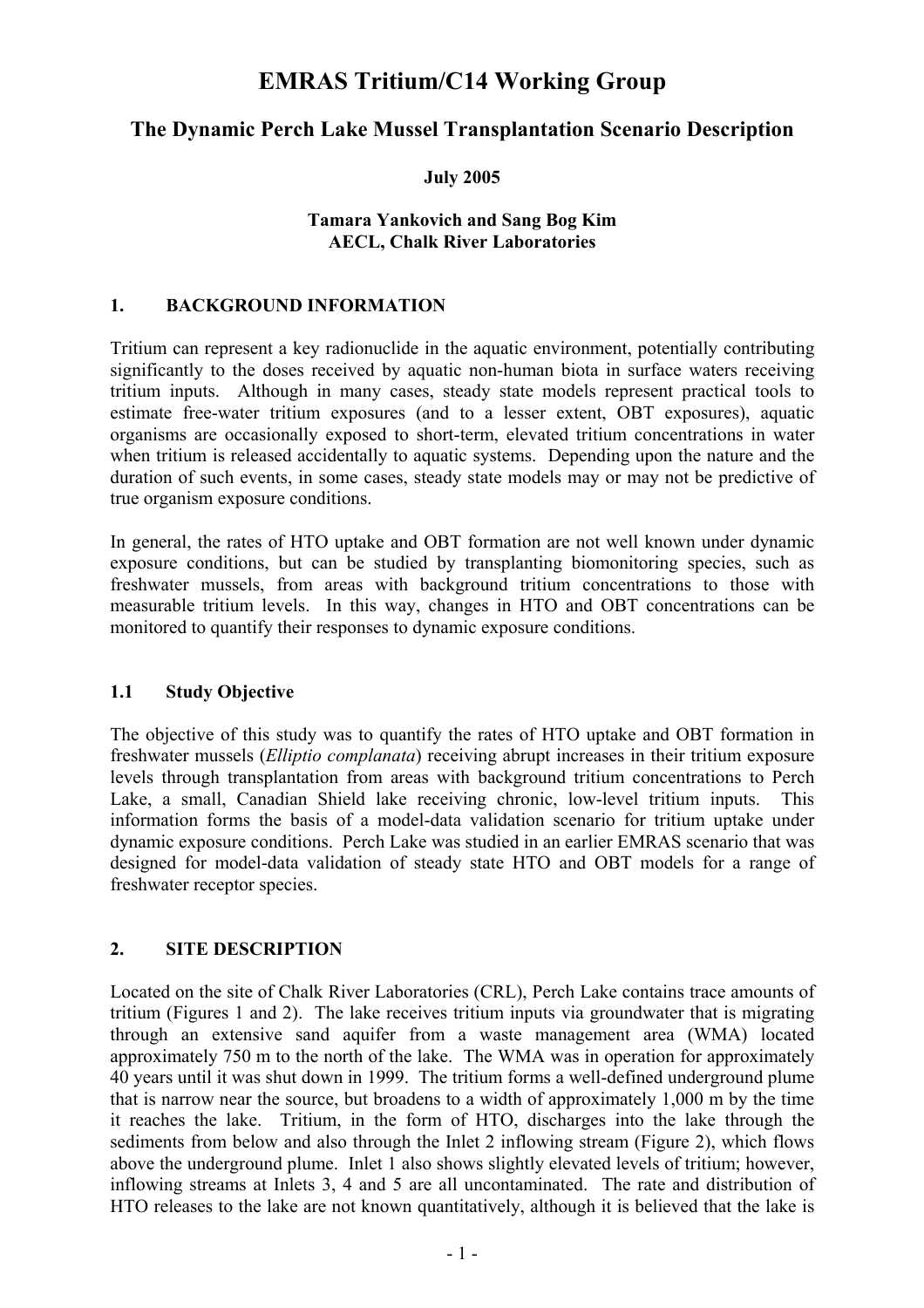well-mixed in the vicinity of the mussel transplantation cages, which were deployed near the outflowing stream in the lake.

In terms of its physical size, Perch Lake is a small, shallow freshwater Canadian Shield lake, with a maximum fetch of approximately 800 m, a surface area of 4.5 x  $10^5$  m<sup>2</sup> and a volume of 9.1 x  $10^5$  m<sup>3</sup>. The mean depth of the lake is 2.0 m and the maximum depth is 4.1 m. The lake drains a watershed of area 5.65 x  $10^6$  m<sup>2</sup> and the residence time of water in the lake is approximately 0.5 years. Perch Lake can be considered unstratified, although there is weak stratification in deeper areas in the summer, when surface waters are approximately  $5^{\circ}$ C higher than those at lake bottom. The lake is typically ice-covered from early December to mid-April. Based on historical measurements, mean monthly water temperatures are 13, 19, 24, 23, 19 and  $11^{\circ}$  C for the months of May through October, respectively. Surface water temperatures measured in the vicinity of the mussel transplantation cages in Perch Lake over the course of this study are provided in Table 1 and Figure 3. These values correlate well with air temperatures taken over the same time period.

Sediments in the lake are composed of sand and gyttja (decomposing organic material). The mean dry bulk density is approximately 185 kg  $\frac{55}{3}$ , but values vary substantially across the lake depending on local composition. The sediments in the vicinity of the mussel transplantation cages are primarily sandy in nature, with some accumulation of organic matter. These sediments consist of approximately 50% water by weight and the sedimentation rate is 0.16 kg m<sup>-2</sup>  $a^{-1}$  or 0.06 cm  $a^{-1}$ .

### **3. STUDY DESIGN**

Two pairs of mussel transplantation cages were built and deployed in Perch Lake in early July 2004. These cages contained freshwater mussels originating from a site with background tritium concentrations (as described in Section 3.3.1 below and as shown in Figure 1) to quantify rates of temporal changes in HTO and OBT in mussel soft tissues. In doing so, two sets of exposure conditions were established, as summarized in Table 2. These included exposure to tritium via the surface water pathway only (Cages 1 and 2), and exposure via both surface sediments and surface water (Cages 3 and 4). A more detailed description of each cage set-up is provided in Sections 3.3.2 and 3.3.3 below.

# **3.1 Cage Design**

Each mussel transplantation cage was constructed with an 8 x 8 design, resulting in a total of 64 compartments per cage. Each compartment was assigned a unique alphanumeric code (as shown in Table 3) and one animal was placed into each compartment to facilitate tracking of each animal. Cages were constructed with 2 x 2 cedar and chicken wire, with dimensions of 96 cm (length) x 96 cm (width) x 12 cm (height). Individual cage compartments had surface area dimensions of 12 cm x 12 cm.

# **3.2 Selection of Animals**

Freshwater mussels (*Elliptio complanata*) with total shell lengths ranging from 90 to 111 mm were selected for the study during sampling at the reference site. A list of whole animal fresh weights (in g), and total shell lengths, widths and heights (in mm) are provided for each animal in Table 4 by cage number and compartment for tracking purposes.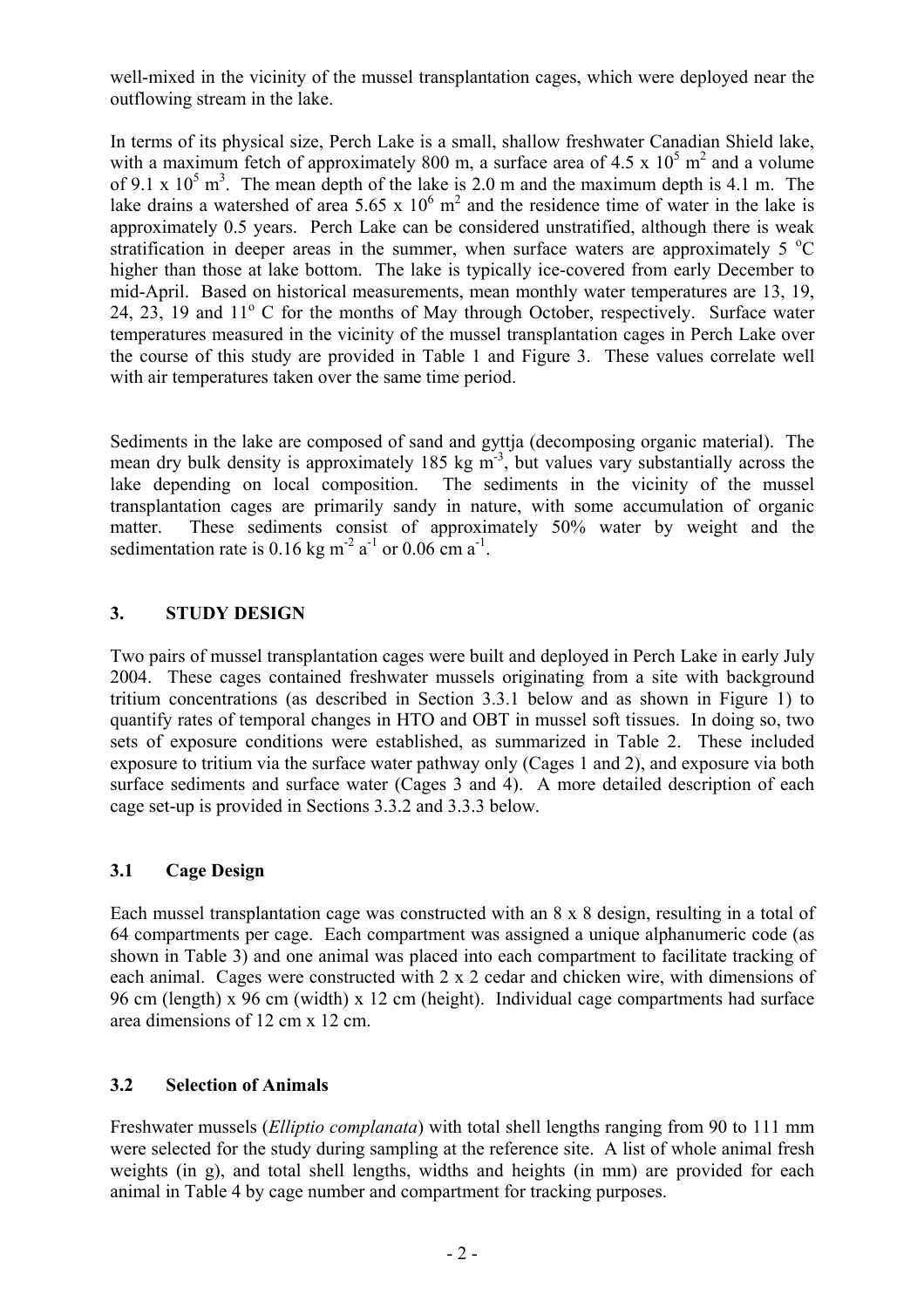#### **3.3 Mussel Transplantation**

### *3.3.1 Reference Site*

Mussels were collected in the Ottawa River from an area with background tritium concentrations at the mouth of the Schyan River (Quebec), upstream of AECL's Chalk River Laboratories site (Figure 1). Mussels were collected and placed into lidded, plastic buckets containing water from the reference site to prevent uptake of tritium by mussels prior to initiation of the study. Mussels were then transported to the laboratory on the CRL site. Individuals were quickly measured, weighed and alpha-numerically numbered (as shown in Table 4), and were separated by placing them into labeled nylon bags. Animals were then replaced into the lidded buckets of water from the reference site until initiation of the transplantation, which was carried out on the same day as mussel collection. Concentrations of HTO and OBT measured in surface waters and mussels collected from this background location are provided in Table 5.

# *3.3.2 Deployment of Mussel Cages 1 and 2 (Water Exposure Pathway)*

Mussel Cages 1 and 2 were deployed on 5 July 2005 at 14:00 hours. Cages 1 and 2 were positioned in Perch Lake at a water depth of approximately 0.75 m. These cages were placed on cinder blocks, such that the mussels received tritium exposure only through interaction with the water column. Upon initiation of the transplantation study (at time 0), mussels were transferred from the lidded buckets containing water from the reference site to buckets containing water from Perch Lake. In this way, all mussels received initial tritium exposure at approximately the same time, despite the 10 to 15 minute time period required for transfer from buckets to the numbered cage compartments. Mussels were placed into the cage compartments and began filtering within less than five minutes. No mussel mortality occurred in Cages 1 or 2 over the course of the 86-day study. Algal growth, which accumulated on the cages over the course of the study was not removed, as it did not appear to alter water flow within the cages.

# *3.3.3 Deployment of Mussel Cages 3 and 4 (Water and Sediment Exposure Pathways)*

Mussel Cages 3 and 4 were deployed on 7 July 2004 at 14:00 hours. Cages 3 and 4 were positioned in Perch Lake at the sediment-to-water interface at a water depth of approximately 0.5 m, just inshore of Cages 1 and 2 (Figure 2), such that the mussels received tritium exposure through the sediment and water pathways. Each cage compartment was filled with sandy surface sediments originating from the area surrounding the cages to a depth of approximately 5 to 10 cm, a depth that enabled mussels to position themselves in an upright position with their siphons pointed upwards, as they do in natural systems. The sediments were collected to a depth of approximately 5 to 10 cm and were added to the cages several hours prior to transplantation of the mussels to allow settling of any suspended particulates.

Again, as for Cages 1 and 2, upon initiation of mussel transplantation into Cages 3 and 4 (at time 0), the mussels were transferred from the lidded buckets containing water from the reference site to buckets containing water from Perch Lake. Mussels were then placed into the cage compartments and were visually monitored. In general, mussels began positioning themselves in an upright position within five minutes of transplantation. Again, no mussel mortality occurred in Cages 3 or 4 over the course of the 88-day transplantation study.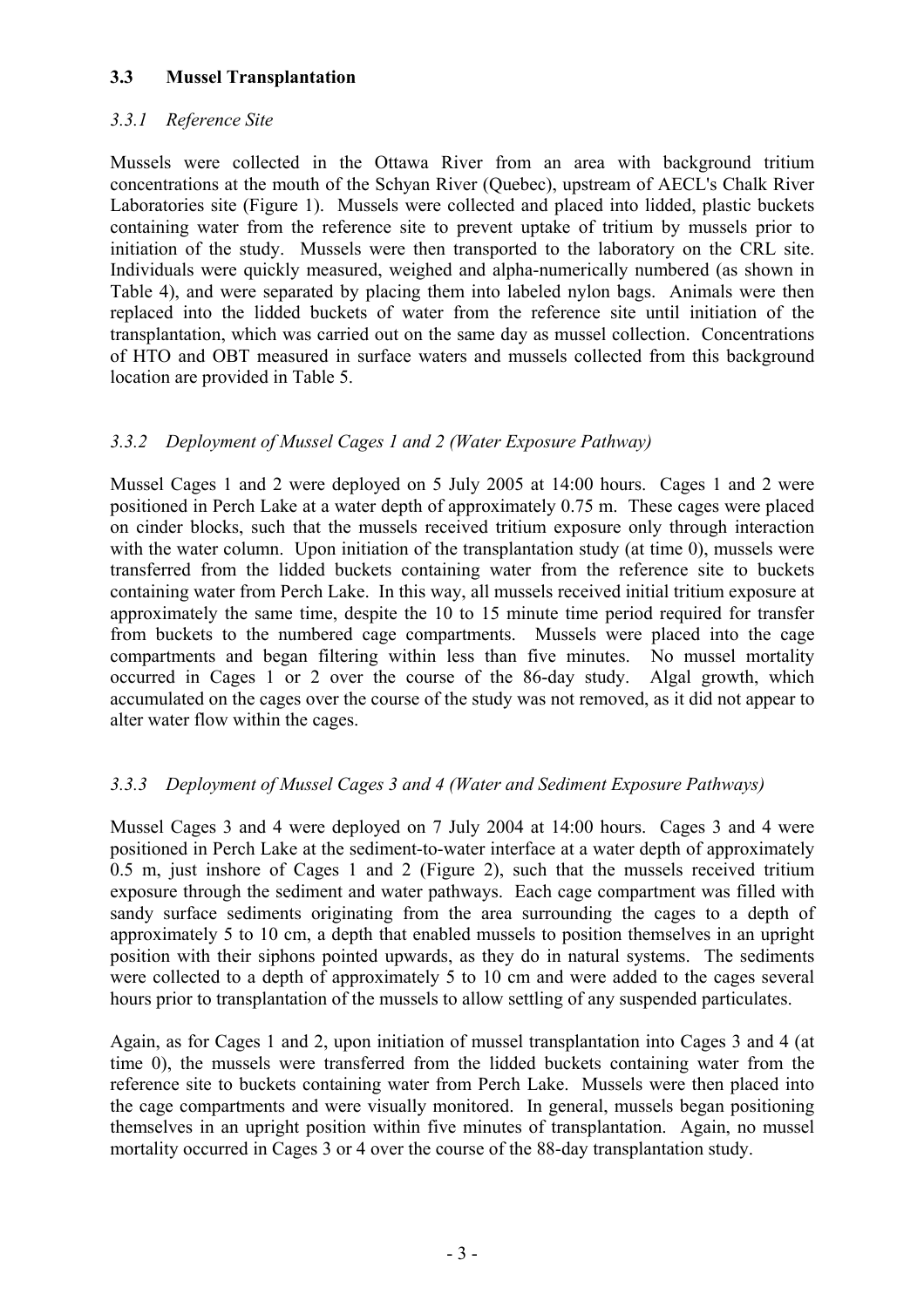#### **4. STUDY MEASUREMENTS**

### **4.1 Tritium Monitoring**

#### *4.1.1 Collection of Mussel Samples*

The individual animals that made up the composite sample at each time point are specified in Table 6. Mussel samples were collected on an expanding time-step over the course of an 88 day period. Upon collection, mussels were immediately placed into air-tight Mason jars to avoid tritium exchange with the atmosphere, and the jars containing the mussels were frozen until processing for tritium analysis could be carried out. In general, it was necessary to composite soft tissues from 3 to 4 individuals to gain the biomass required for HTO and OBT analysis. The average water content of mussel tissue was 89.0% (by weight), with little variability among individual animals.

### *4.1.2 Collection of Surface Water Samples*

Water samples were collected in triplicate at each sampling time point (Table 7) in the vicinity of each of the mussel cages (Figure 2). In doing so, sampling bottles were opened at the depth where the mussels were filtering. The samples were then left standing to allow suspended sediments to settle out and 10 mLs of water were subsequently transferred to scintillation vials. HTO concentrations in all water samples were determined by liquid scintillation counting (LSC).

# *4.1.3 Collection of Surface Sediment Samples*

Sediment samples were collected by hand at a depth of 5 to 10 cm in the vicinity of the mussel cages at each mussel sampling time point and were placed in Ziplock bags that were sealed at depth. Water was extracted from a subset of sediment samples (Table 7) by freezedrying and these sediments were analyzed for HTO concentration by LSC. The pressure during freeze-drying fell between  $10^{-4}$  and  $10^{-5}$  Torr and the temperature ranged from 0 to  $-4^{\circ}$ C. The remaining solid material was washed with tritium-free water to remove the exchangeable OBT. Sediments were oven-dried until no change in mass occurred and dried sediments were combusted in a combustion tube. The combustion water was analyzed by LSC to quantify OBT concentrations.

# *4.1.4 Collection of Plankton*

Plankton samples were collected in the Perch Lake water column on 20 September 2004 just offshore of the cages to quantify tritium levels in mussel dietary items (as an input parameter for modeling purposes). HTO levels of 4153, 4101 and 4068 Bq/L were found in the plankton samples. Corresponding FWT concentrations in Perch Lake surface waters at the time of plankton sampling were 4091, 4066 and 4038 Bq/L. By comparison, an OBT concentration of  $2914 \pm 42$  Bq/L was measured in the composite plankton sample. Note that it was not possible to measure OBT in individual samples due to the relatively large biomass required for OBT analysis.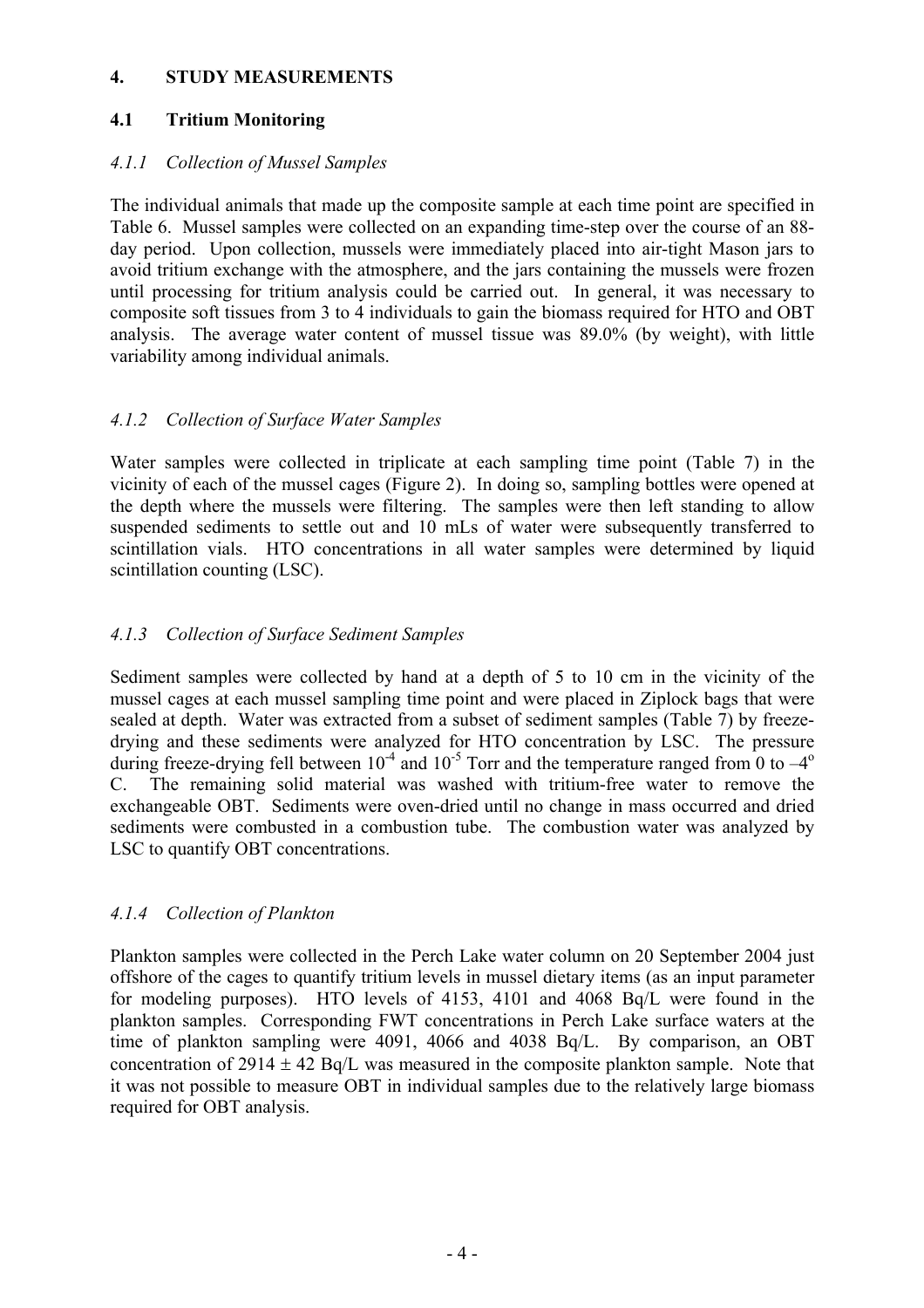#### **4.2 Water Temperature**

Perch Lake surface water temperatures were taken continuously using a temperature probe set to integrate values over 5-minute time intervals. The probe was positioned a few centimetres above the sediment-water interface.

# **5. INPUT DATA**

Measured tritium concentrations in water (HTO) and mussel soft tissues (HTO and OBT) collected at the background location are provided in Table 5. In addition, water and sediment tritium levels measured at each time point are summarized in Table 7. Plankton HTO and OBT data are listed in Section 4.1.4 above

In cases where more than one value is listed for a given parameter, separate composite samples were taken close to the same location to facilitate measurement of variability.

# **5.1 Uncertainties**

Counting errors in the HTO concentrations in Perch Lake surface water and sediments were generally less than 2%. Counting errors for OBT concentrations are typically less than 5%, although additional uncertainty can arise due to difficulties in removing exchangeable OBT from the samples and during the combustion process. The total uncertainty in the OBT measurements is estimated to be approximately 20%. Differences among replicate samples from the same location may be larger because of natural variability.

# **6. SCENARIO CALCULATIONS**

Using the information provided in the Sections above, calculate:

- (i.) HTO and non-exchangeable OBT concentrations (Bq/L) in mussels exposed only via water (i.e. in Cages 1 and 2) for each measurement time-point, as specified in Table 8;
- (ii.) HTO and non-exchangeable OBT concentrations (Bq/L) in mussels exposed via both water and sediments (i.e. in Cages 3 and 4) for each measurement time-point, as specified in Table 9; and
- (iii.) 95% confidence intervals on all predictions in (i) (ii).

Results should be submitted using Tables 8 and 9.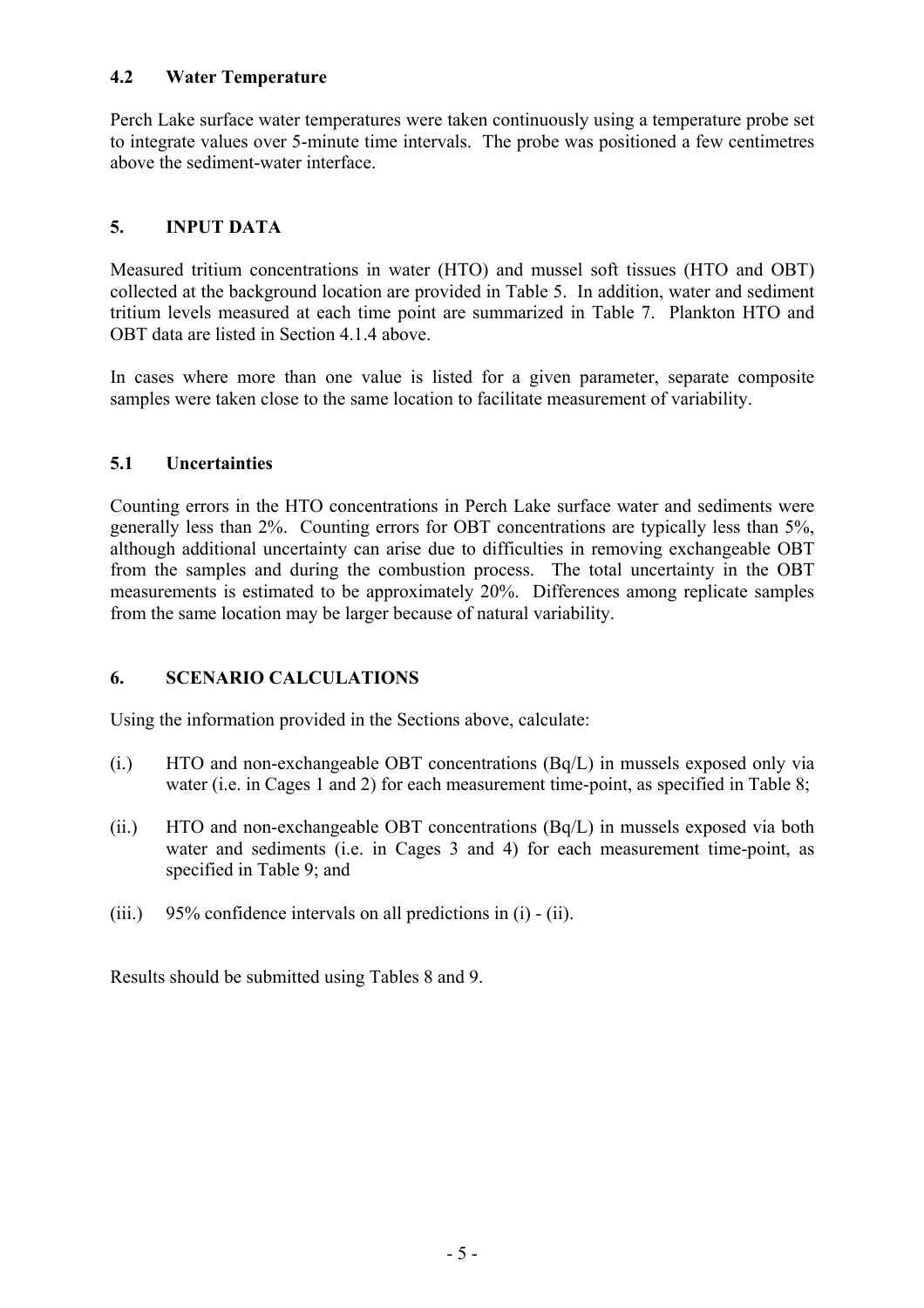

Figure 1: Map depicting the location of the reference site in the Ottawa River where freshwater mussels (*Elliptio complanata*) were collected, relative to the site of mussel transplantation in Perch Lake on AECL's Chalk River Laboratories site.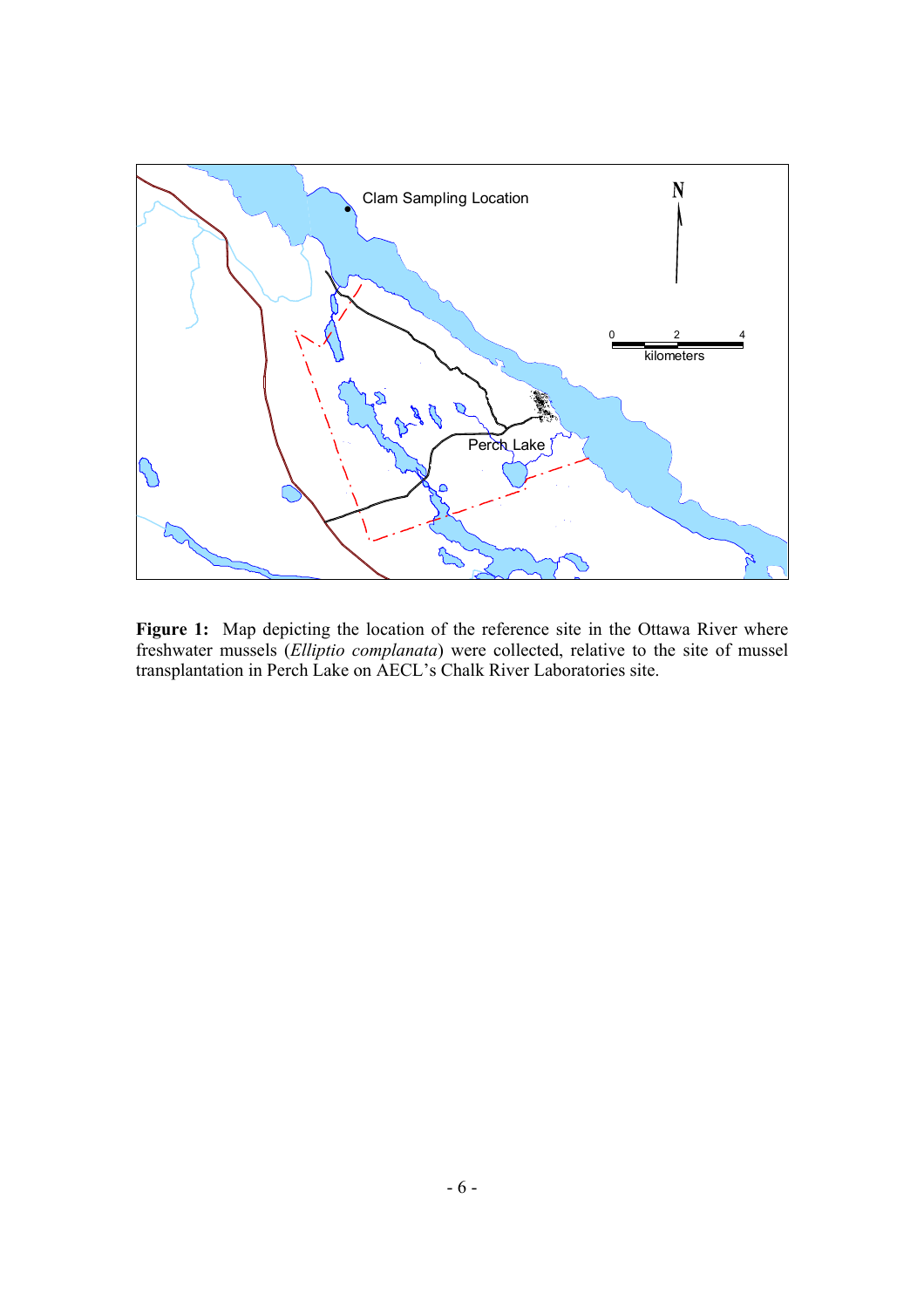

Figure 2: Map of Perch Lake depicting the location of inflowing and outflowing streams, depth contours (in metres) and locations of mussel transplantation cages.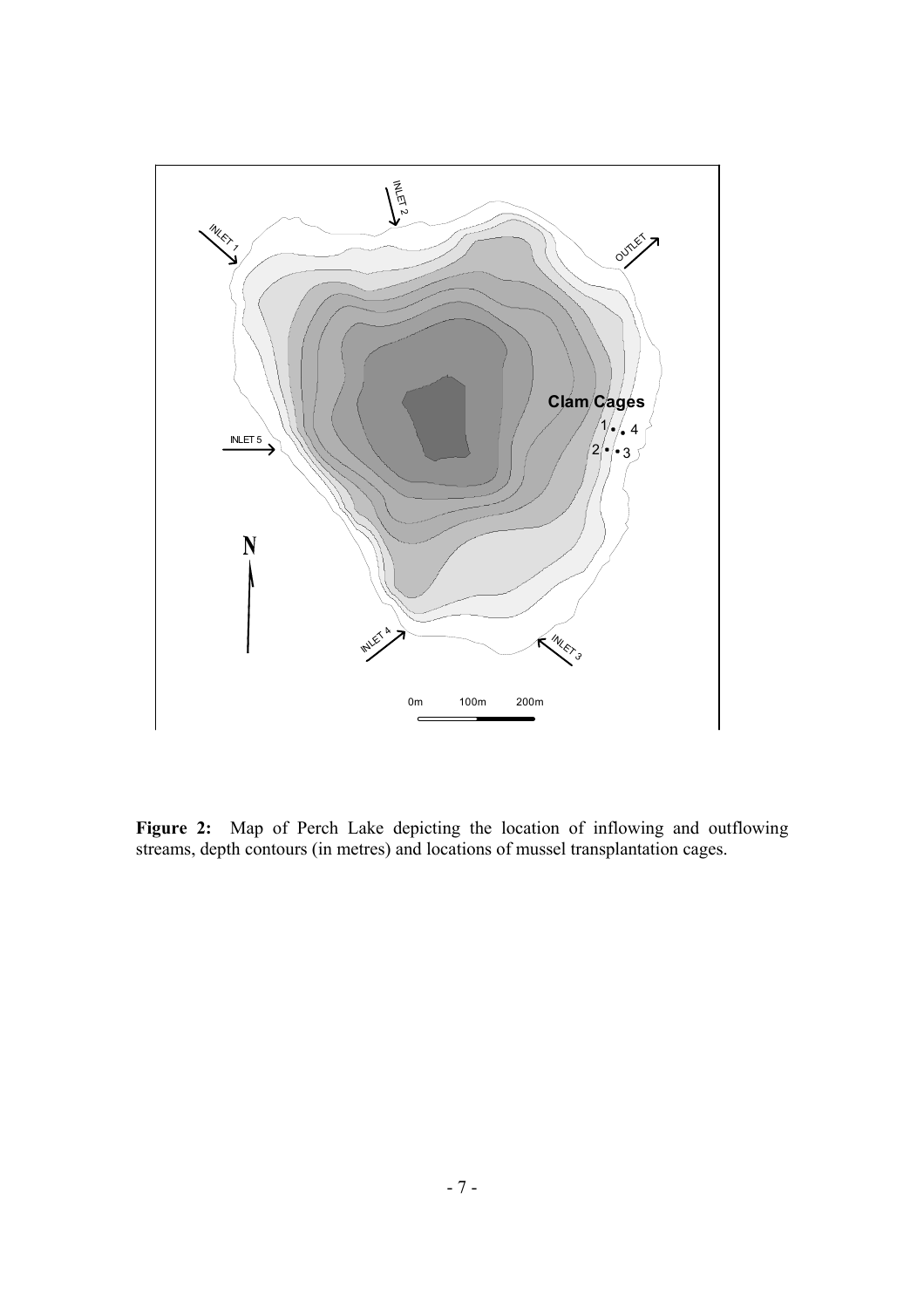

**Figure 3:** Perch Lake water temperatures over the course of the mussel transplantation study. Temperature measurements were integrated over 5-minute time intervals between 5 July 2004 and 6 October 2004. The experiment starting time (t0) for Cages 1 and 2 was 5 July 2004 at 14:00, whereas the starting time for Cages 3 and 4 was 7 July 2004 at 14:00. Comparable temperature trends were observed for air temperatures.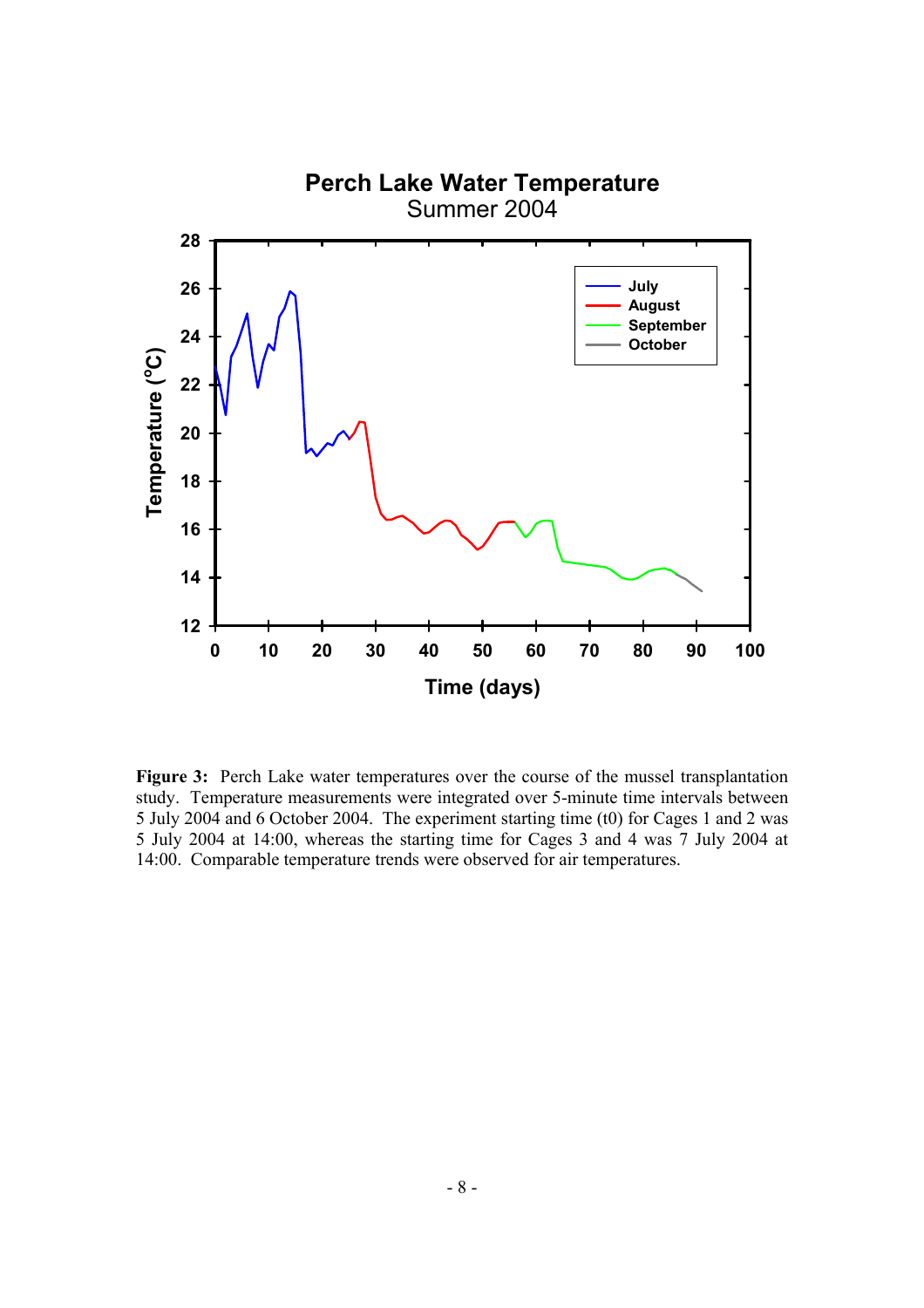**Table 1:** Daily average Perch Lake water temperature (T) data, based on integrated measurements taken over 5-minute intervals. Temperature data were not available for the period between September 11 and 17 due to a problem wih the temperature probe. Raw temperature data are available upon request.

| Date            | <b>Mean Temperature</b><br>$T(^{\circ}C)$ | n   | <b>Standard Error of 5-</b><br>Minute Values (°C) |
|-----------------|-------------------------------------------|-----|---------------------------------------------------|
|                 |                                           |     |                                                   |
| 07-Jul-04       | 22.77                                     | 150 | 0.127                                             |
| 08-Jul-04       | 21.88                                     | 288 | 0.0950                                            |
| 09-Jul-04       | 20.74                                     | 288 | 0.0658                                            |
| $10$ -Jul- $04$ | 23.16                                     | 288 | 0.192                                             |
| $11$ -Jul-04    | 23.61                                     | 288 | 0.0900                                            |
| $12$ -Jul-04    | 24.28                                     | 288 | 0.102                                             |
| 13-Jul-04       | 24.97                                     | 288 | 0.0903                                            |
| 14-Jul-04       | 23.19                                     | 288 | 0.0549                                            |
| 15-Jul-04       | 21.88                                     | 288 | 0.0523                                            |
| 16-Jul-04       | 22.97                                     | 288 | 0.110                                             |
| 17-Jul-04       | 23.70                                     | 288 | 0.108                                             |
| 18-Jul-04       | 23.43                                     | 288 | 0.120                                             |
| 19-Jul-04       | 24.82                                     | 288 | 0.100                                             |
| 20-Jul-04       | 25.18                                     | 288 | 0.160                                             |
| 21-Jul-04       | 25.89                                     | 288 | 0.0916                                            |
| 22-Jul-04       | 25.70                                     | 288 | 0.0802                                            |
| $23 - Jul - 04$ | 23.31                                     | 288 | 0.127                                             |
| 24-Jul-04       | 19.17                                     | 288 | 0.0574                                            |
| 25-Jul-04       | 19.36                                     | 288 | 0.0088                                            |
| 26-Jul-04       | 19.04                                     | 288 | 0.0206                                            |
| 27-Jul-04       | 19.31                                     | 288 | 0.0064                                            |
| 28-Jul-04       | 19.58                                     | 288 | 0.0058                                            |
| 29-Jul-04       | 19.49                                     | 288 | 0.0088                                            |
| 30-Jul-04       | 19.91                                     | 288 | 0.0041                                            |
| 31-Jul-04       | 20.09                                     | 288 | 0.0029                                            |
| $01-Aug-04$     | 19.73                                     | 288 | 0.0122                                            |
| 02-Aug-04       | 20.00                                     | 288 | 0.0056                                            |
| 03-Aug-04       | 20.47                                     | 288 | 0.0065                                            |
| 04-Aug-04       | 20.44                                     | 288 | 0.0197                                            |
| 05-Aug-04       | 18.93                                     | 288 | 0.0635                                            |
| 06-Aug-04       | 17.33                                     | 288 | 0.0172                                            |
| 07-Aug-04       | 16.66                                     | 288 | 0.0124                                            |
| 08-Aug-04       | 16.40                                     | 288 | 0.0013                                            |
| 09-Aug-04       | 16.41                                     | 288 | 0.0010                                            |
| 10-Aug-04       | 16.51                                     | 288 | 0.0028                                            |
| $11-Aug-04$     | 16.57                                     | 288 | 0.0015                                            |
| 12-Aug-04       | 16.42                                     | 288 | 0.0032                                            |
| 13-Aug-04       | 16.27                                     | 288 | 0.0025                                            |
| 14-Aug-04       | 16.03                                     | 288 | 0.0072                                            |
| 15-Aug-04       | 15.83                                     | 288 | 0.0005                                            |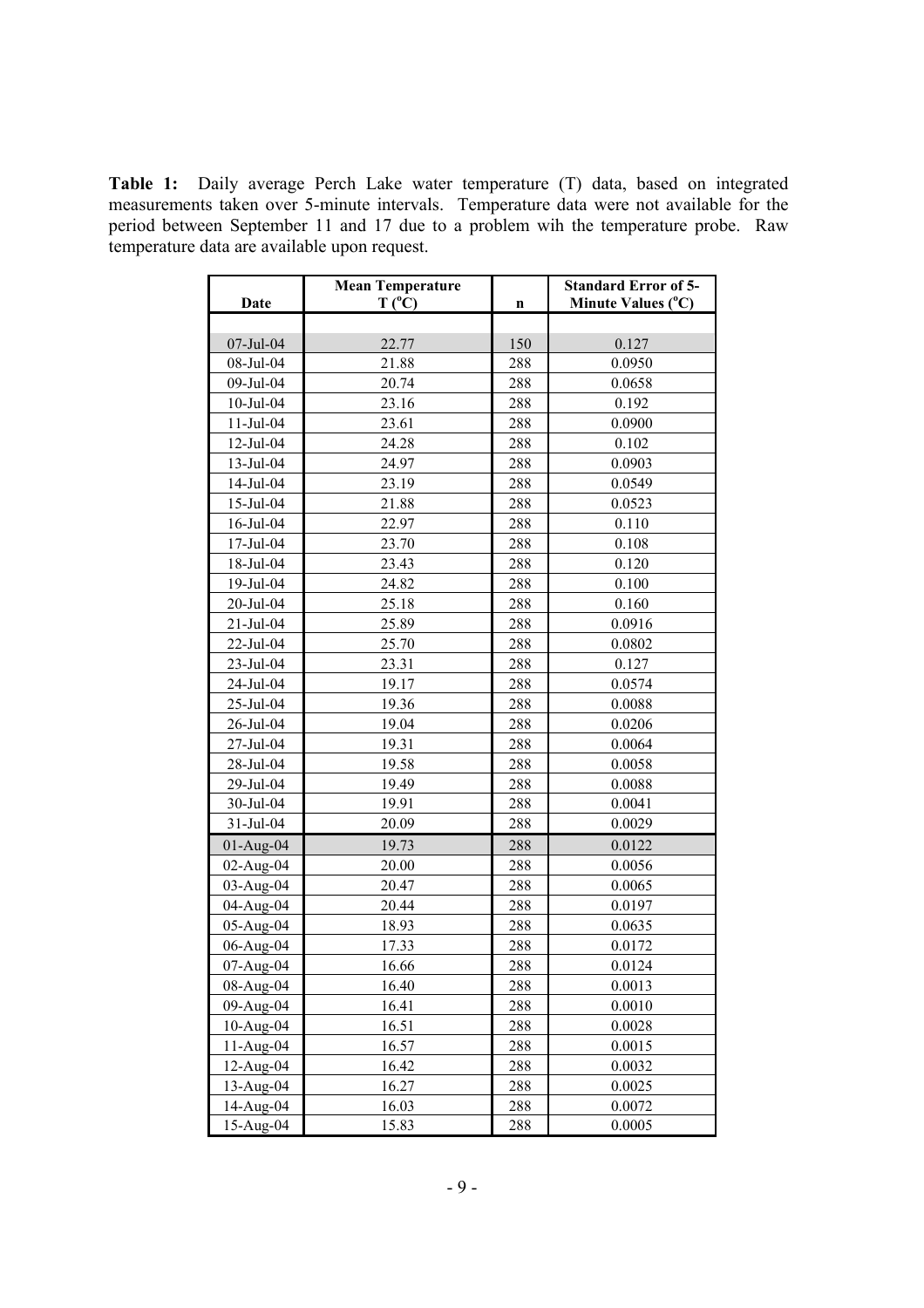|              | <b>Mean Temperature</b> |     | <b>Standard Error of 5-</b> |
|--------------|-------------------------|-----|-----------------------------|
| Date         | $T(^{\circ}C)$          | n   | Minute Values (°C)          |
| 16-Aug-04    | 15.88                   | 288 | 0.0022                      |
| 17-Aug-04    | 16.08                   | 288 | 0.0041                      |
| 18-Aug-04    | 16.26                   | 288 | 0.0029                      |
| 19-Aug-04    | 16.37                   | 288 | 0.0012                      |
| 20-Aug-04    | 16.35                   | 288 | 0.0061                      |
| $21-Aug-04$  | 16.17                   | 288 | 0.0045                      |
| 22-Aug-04    | 15.77                   | 288 | 0.0129                      |
| 23-Aug-04    | 15.61                   | 288 | 0.0040                      |
| 24-Aug-04    | 15.40                   | 288 | 0.0167                      |
| 25-Aug-04    | 15.16                   | 288 | 0.0014                      |
| 26-Aug-04    | 15.29                   | 288 | 0.0047                      |
| 27-Aug-04    | 15.59                   | 288 | 0.0051                      |
| 28-Aug-04    | 15.93                   | 288 | 0.0063                      |
| 29-Aug-04    | 16.27                   | 288 | 0.0040                      |
| 30-Aug-04    | 16.31                   | 288 | 0.0003                      |
| 31-Aug-04    | 16.30                   | 288 | 0.0004                      |
| $01-Sep-04$  | 16.32                   | 288 | 0.0011                      |
| $02$ -Sep-04 | 15.99                   | 288 | 0.0172                      |
| 03-Sep-04    | 15.67                   | 288 | 0.0010                      |
| 04-Sep-04    | 15.88                   | 288 | 0.0072                      |
| 05-Sep-04    | 16.24                   | 288 | 0.0037                      |
| 06-Sep-04    | 16.35                   | 288 | 0.0014                      |
| 07-Sep-04    | 16.37                   | 288 | 0.0017                      |
| 08-Sep-04    | 16.34                   | 288 | 0.0016                      |
| 09-Sep-04    | 15.24                   | 288 | 0.0390                      |
| $10-Sep-04$  | 14.67                   | 177 | 0.0022                      |
| 18-Sep-04    | 14.43                   | 156 | 0.0007                      |
| 19-Sep-04    | 14.33                   | 288 | 0.0029                      |
| $20-Sep-04$  | 14.16                   | 288 | 0.0033                      |
| $21-Sep-04$  | 14.00                   | 288 | 0.0023                      |
| 22-Sep-04    | 13.93                   | 288 | 0.0010                      |
| 23-Sep-04    | 13.92                   | 288 | 0.0006                      |
| 24-Sep-04    | 13.99                   | 288 | 0.0017                      |
| $25-Sep-04$  | 14.12                   | 288 | 0.0023                      |
| 26-Sep-04    | 14.26                   | 288 | 0.0021                      |
| $27-Sep-04$  | 14.33                   | 288 | 0.0005                      |
| 28-Sep-04    | 14.36                   | 288 | 0.0006                      |
| 29-Sep-04    | 14.39                   | 288 | 0.0004                      |
| $30-Sep-04$  | 14.30                   | 288 | 0.0026                      |
| 01-Oct-04    | 14.16                   | 288 | 0.0024                      |
| 02-Oct-04    | 14.04                   | 288 | 0.0021                      |
| 03-Oct-04    | 13.93                   | 288 | 0.0023                      |
| 04-Oct-04    | 13.75                   | 288 | 0.0032                      |
| 05-Oct-04    | 13.59                   | 288 | 0.0028                      |
| 06-Oct-04    | 13.43                   | 171 | 0.0034                      |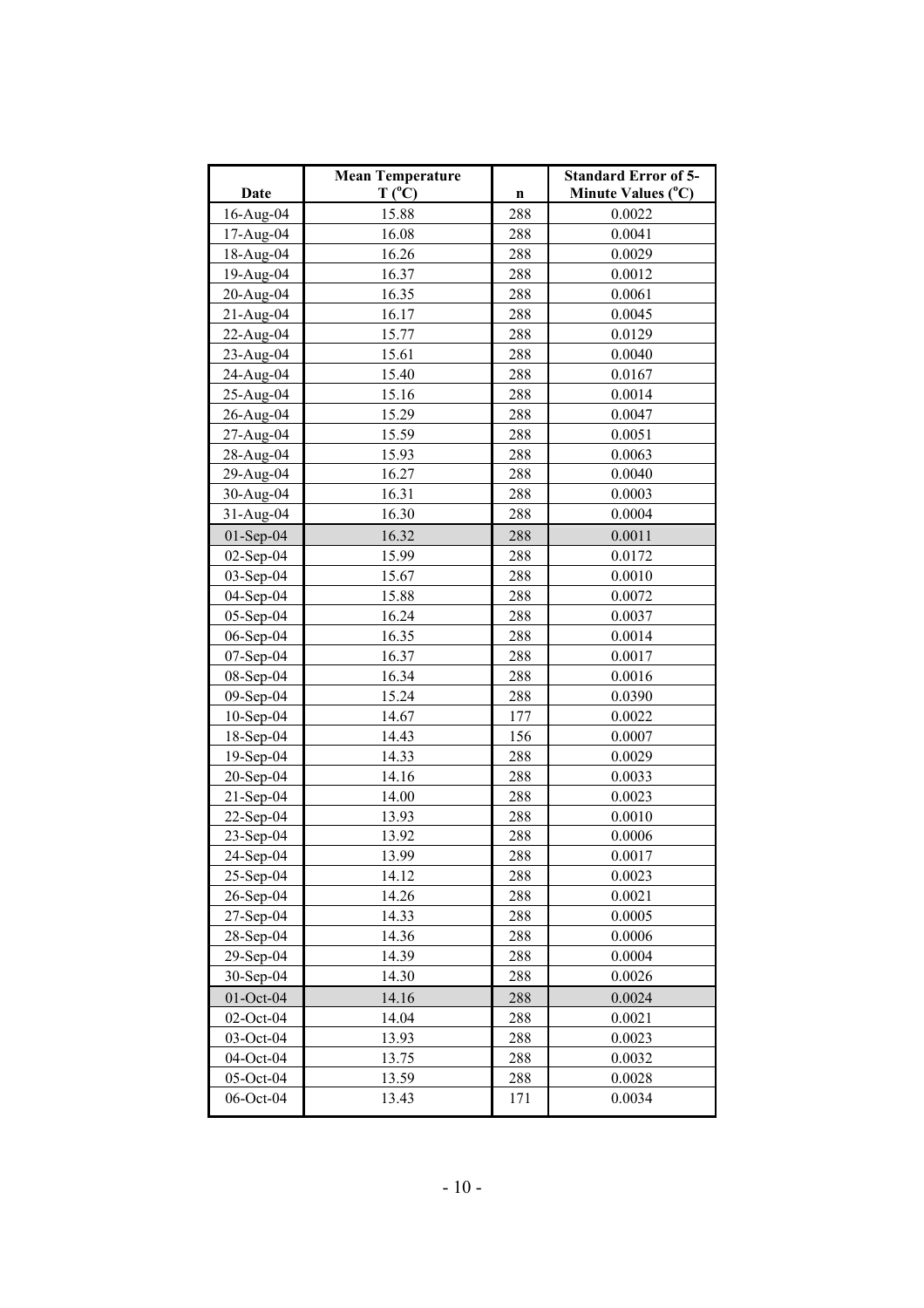|          | <b>Exposure Medium</b> |                  |  |  |  |
|----------|------------------------|------------------|--|--|--|
| Cage No. | <b>Water</b>           | <b>Sediments</b> |  |  |  |
|          | X                      |                  |  |  |  |
|          |                        |                  |  |  |  |
|          |                        |                  |  |  |  |
|          |                        |                  |  |  |  |

**Table 2:** Summary of transplanted freshwater mussel exposure pathways under the various test conditions.

**Table 3:** Summary of layout of mussel transplantation cages and mussel numbering scheme. Cages were set up as a matrix and individual mussels were numbered as alphanumerical coordinates of alphabetical 'columns' and numerical 'rows' to facilitate tracking of each mussel in terms of tritium uptake rates relative to mussel body size.

| Column                  |                |                |                |                |                |                |                |                |
|-------------------------|----------------|----------------|----------------|----------------|----------------|----------------|----------------|----------------|
| <b>Row</b>              | A              | B              | $\mathbf C$    | D              | E              | F              | G              | $\bf H$        |
|                         |                |                |                |                |                |                |                |                |
| 1                       | A1             | B1             | C <sub>1</sub> | D <sub>1</sub> | E1             | F1             | G <sub>1</sub> | H1             |
| $\boldsymbol{2}$        | A2             | B <sub>2</sub> | C <sub>2</sub> | D2             | E2             | F2             | G <sub>2</sub> | H2             |
| 3                       | A <sub>3</sub> | B <sub>3</sub> | C <sub>3</sub> | D <sub>3</sub> | E3             | F3             | G <sub>3</sub> | H <sub>3</sub> |
| $\overline{\mathbf{4}}$ | A4             | <b>B4</b>      | C <sub>4</sub> | D <sub>4</sub> | E4             | F4             | G <sub>4</sub> | H <sub>4</sub> |
| 5                       | A <sub>5</sub> | B <sub>5</sub> | C <sub>5</sub> | D <sub>5</sub> | E <sub>5</sub> | F <sub>5</sub> | G <sub>5</sub> | H <sub>5</sub> |
| 6                       | A6             | <b>B6</b>      | C6             | D <sub>6</sub> | E6             | F6             | G <sub>6</sub> | H <sub>6</sub> |
| 7                       | A7             | B7             | C7             | D7             | E7             | F7             | G7             | H7             |
| 8                       | A <sub>8</sub> | <b>B8</b>      | C8             | D <sub>8</sub> | E8             | F8             | G8             | H <sub>8</sub> |
|                         |                |                |                |                |                |                |                |                |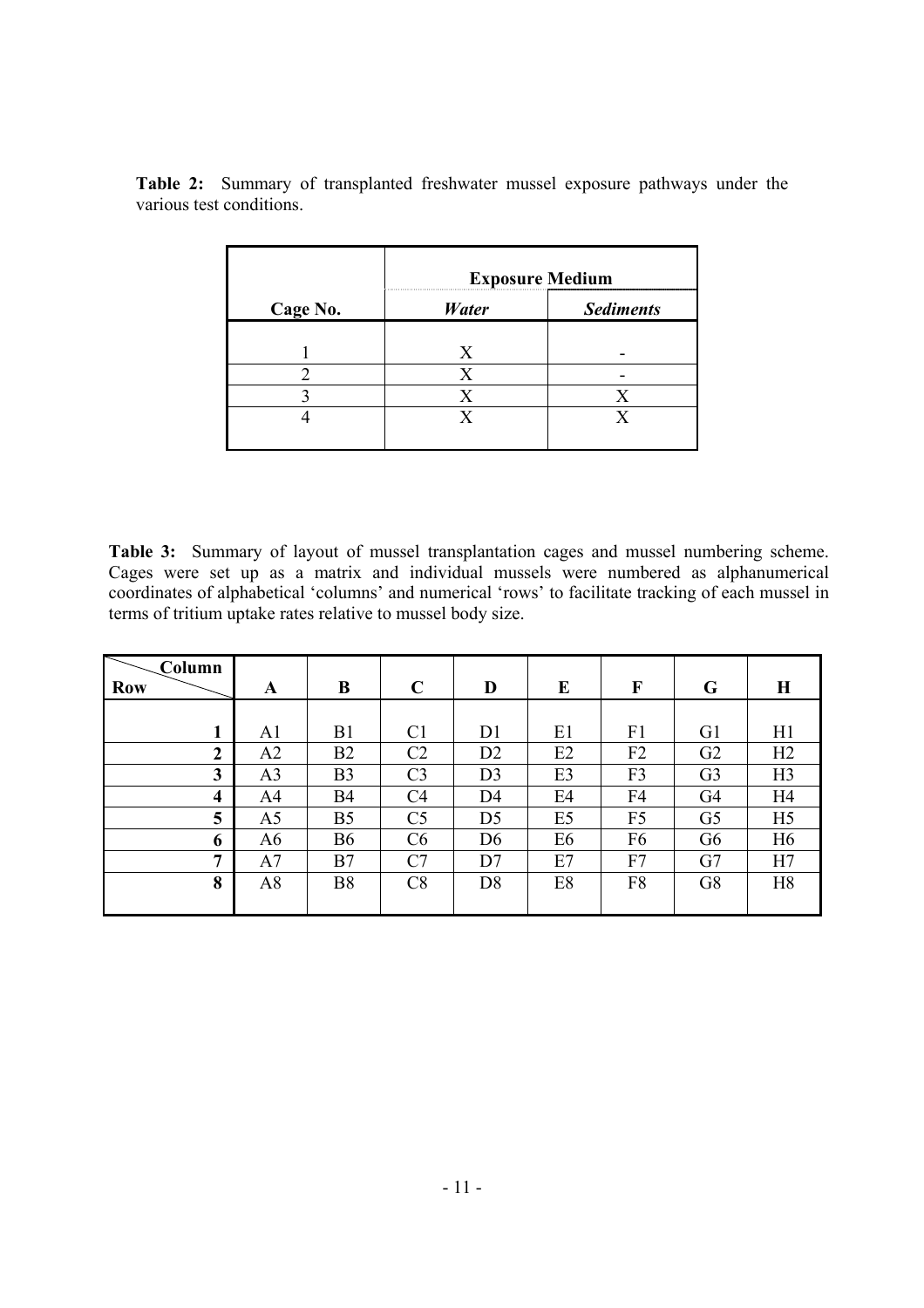|                |            | <b>Mussel Measurements</b> |                             |                            |                             |  |
|----------------|------------|----------------------------|-----------------------------|----------------------------|-----------------------------|--|
| Cell No.       | Cage No.   | Fresh<br>Weight (g)        | <b>Shell Length</b><br>(mm) | <b>Shell Width</b><br>(mm) | <b>Shell Height</b><br>(mm) |  |
|                |            |                            |                             |                            |                             |  |
| A1             | Cage No. 1 | 64.40                      | 96                          | 46                         | 24                          |  |
|                | Cage No. 2 | 60.03                      | 92                          | 49                         | 23                          |  |
|                | Cage No. 3 | 100.77                     | 111                         | 58                         | 28                          |  |
|                | Cage No. 4 | 78.33                      | 98                          | 49                         | 24                          |  |
| A2             | Cage No. 1 | 95.19                      | 98                          | 54                         | 28                          |  |
|                | Cage No. 2 | 57.35                      | 92                          | 45                         | 21                          |  |
|                | Cage No. 3 | 74.09                      | 96                          | 51                         | 27                          |  |
|                | Cage No. 4 | 64.90                      | 95                          | 49                         | 25                          |  |
| A <sub>3</sub> | Cage No. 1 | 62.94                      | 90                          | 48                         | 25                          |  |
|                | Cage No. 2 | 68.62                      | 93                          | 46                         | 26                          |  |
|                | Cage No. 3 | 122.57                     | 109                         | 57                         | 33                          |  |
|                | Cage No. 4 | 97.13                      | 103                         | 53                         | 27                          |  |
| A <sub>4</sub> | Cage No. 1 | 83.50                      | 103                         | 49                         | 27                          |  |
|                | Cage No. 2 | 61.38                      | 90                          | 45                         | 24                          |  |
|                | Cage No. 3 | 62.44                      | 94                          | 46                         | 26                          |  |
|                | Cage No. 4 | 60.93                      | 94                          | 45                         | 24                          |  |
| A <sub>5</sub> | Cage No. 1 | 79.23                      | 99                          | 50                         | 26                          |  |
|                | Cage No. 2 | 91.42                      | 105                         | 51                         | 30                          |  |
|                | Cage No. 3 | 85.65                      | 103                         | 50                         | 28                          |  |
|                | Cage No. 4 | 90.77                      | 105                         | 53                         | 28                          |  |
| A <sub>6</sub> | Cage No. 1 | 102.05                     | 102                         | 56                         | 27                          |  |
|                | Cage No. 2 | 58.94                      | 93                          | 47                         | 23                          |  |
|                | Cage No. 3 | 87.57                      | 104                         | 56                         | 28                          |  |
|                | Cage No. 4 | 77.47                      | 103                         | 51                         | 25                          |  |
| $\rm A7$       | Cage No. 1 | 69.89                      | 95                          | 49                         | 24                          |  |

**Table 4:** Summary of weight and length measurements of freshwater mussel specimens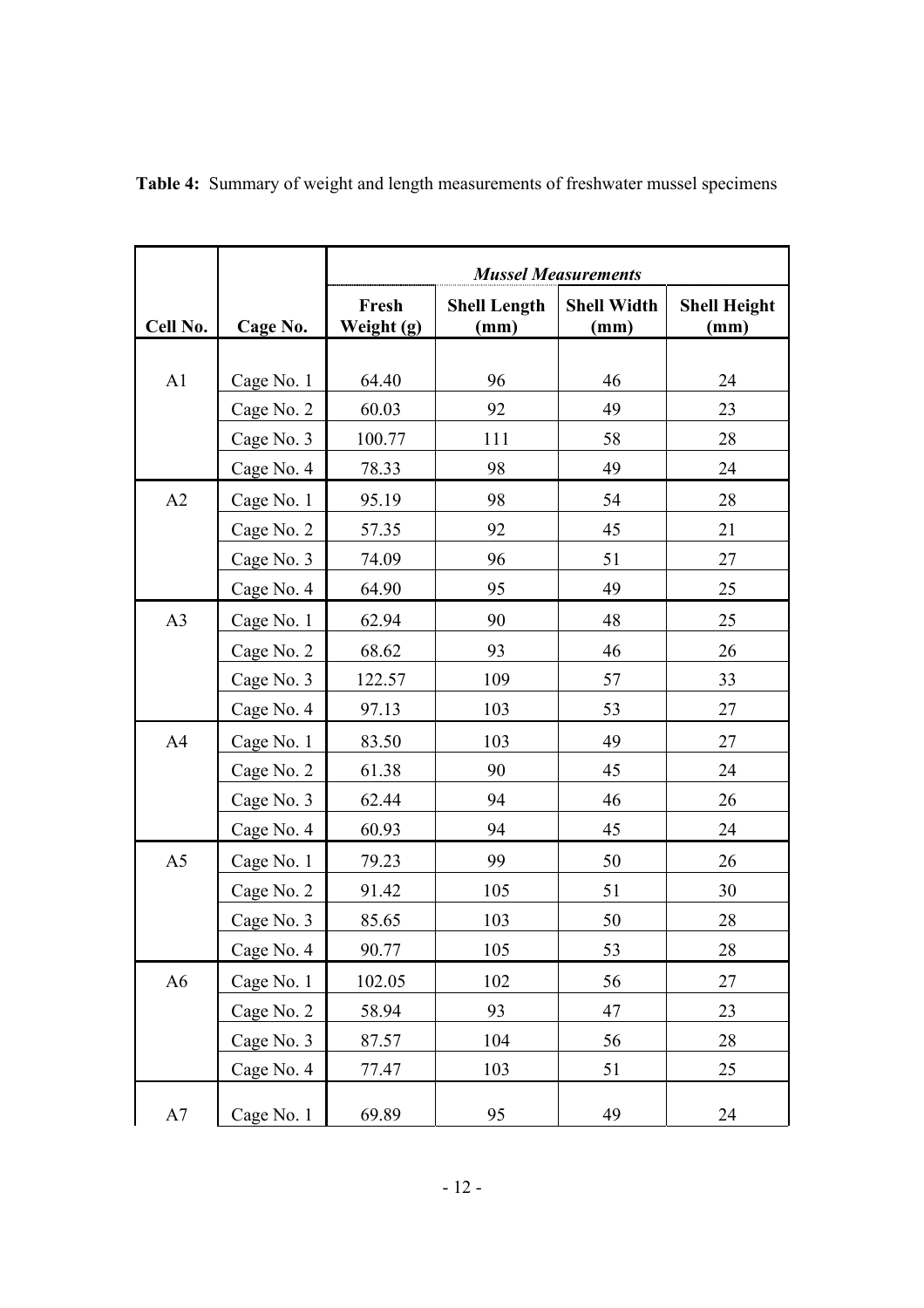|                |            | <b>Mussel Measurements</b> |                             |                            |                             |  |
|----------------|------------|----------------------------|-----------------------------|----------------------------|-----------------------------|--|
| Cell No.       | Cage No.   | Fresh<br>Weight (g)        | <b>Shell Length</b><br>(mm) | <b>Shell Width</b><br>(mm) | <b>Shell Height</b><br>(mm) |  |
|                | Cage No. 2 | 74.51                      | 96                          | 52                         | 26                          |  |
|                | Cage No. 3 | 56.50                      | 92                          | 52                         | 20                          |  |
|                | Cage No. 4 | 100.44                     | 109                         | 57                         | 29                          |  |
| A8             | Cage No. 1 | 83.58                      | 96                          | 51                         | 27                          |  |
|                | Cage No. 2 | 72.89                      | 94                          | 50                         | 26                          |  |
|                | Cage No. 3 | 61.72                      | 92                          | 46                         | 25                          |  |
|                | Cage No. 4 | 70.48                      | 90                          | 51                         | 25                          |  |
| B1             | Cage No. 1 | 73.07                      | 96                          | 46                         | 27                          |  |
|                | Cage No. 2 | 90.96                      | 100                         | 54                         | 30                          |  |
|                | Cage No. 3 | 82.79                      | 101                         | 53                         | 26                          |  |
|                | Cage No. 4 | 69.16                      | 90                          | 49                         | 25                          |  |
| B2             | Cage No. 1 | 75.31                      | 95                          | 48                         | 26                          |  |
|                | Cage No. 2 | 98.10                      | 105                         | 54                         | 32                          |  |
|                | Cage No. 3 | 86.19                      | 107                         | 55                         | 25                          |  |
|                | Cage No. 4 | 117.87                     | 109                         | 59                         | 31                          |  |
| B <sub>3</sub> | Cage No. 1 | 77.75                      | 95                          | 51                         | 27                          |  |
|                | Cage No. 2 | 79.26                      | 95                          | 52                         | 29                          |  |
|                | Cage No. 3 | 75.66                      | 99                          | 53                         | 27                          |  |
|                | Cage No. 4 | 73.90                      | 100                         | 51                         | 26                          |  |
| <b>B4</b>      | Cage No. 1 | 94.55                      | 104                         | 54                         | 28                          |  |
|                | Cage No. 2 | 73.14                      | 94                          | 51                         | 27                          |  |
|                | Cage No. 3 | 72.95                      | 98                          | 51                         | 26                          |  |
|                | Cage No. 4 | 85.76                      | 102                         | 52                         | 26                          |  |
| B <sub>5</sub> | Cage No. 1 | 66.31                      | 94                          | 49                         | 26                          |  |
|                | Cage No. 2 | 70.63                      | 94                          | 53                         | 27                          |  |
|                | Cage No. 3 | 74.28                      | 103                         | 51                         | 27                          |  |
|                | Cage No. 4 | 73.64                      | 100                         | 49                         | 24                          |  |
| <b>B6</b>      | Cage No. 1 | 98.34                      | 106                         | 56                         | $27\,$                      |  |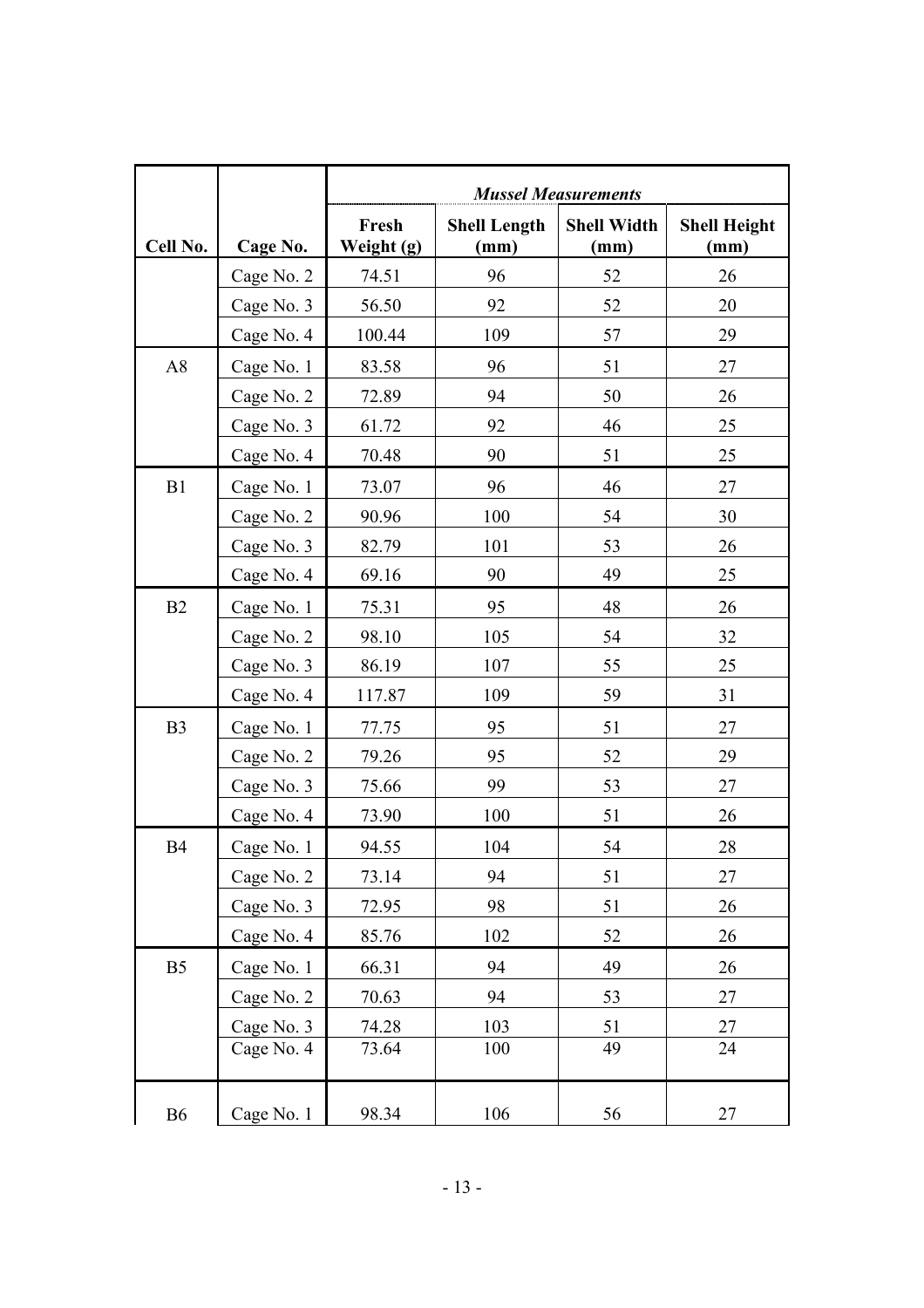|                |            | <b>Mussel Measurements</b> |                             |                            |                             |  |
|----------------|------------|----------------------------|-----------------------------|----------------------------|-----------------------------|--|
| Cell No.       | Cage No.   | Fresh<br>Weight (g)        | <b>Shell Length</b><br>(mm) | <b>Shell Width</b><br>(mm) | <b>Shell Height</b><br>(mm) |  |
|                | Cage No. 2 | 62.84                      | 90                          | 51                         | 35                          |  |
|                | Cage No. 3 | 101.33                     | 110                         | 54                         | 30                          |  |
|                | Cage No. 4 | 83.43                      | 104                         | 52                         | 25                          |  |
| B7             | Cage No. 1 | 70.41                      | 95                          | 49                         | 26                          |  |
|                | Cage No. 2 | 65.22                      | 96                          | 47                         | 27                          |  |
|                | Cage No. 3 | 91.92                      | 100                         | 54                         | 28                          |  |
|                | Cage No. 4 | 77.91                      | 93                          | 50                         | 26                          |  |
| <b>B8</b>      | Cage No. 1 | 70.29                      | 103                         | 47                         | 22                          |  |
|                | Cage No. 2 | 70.75                      | 90                          | 51                         | 29                          |  |
|                | Cage No. 3 | 74.20                      | 99                          | 50                         | 28                          |  |
|                | Cage No. 4 | 78.51                      | 98                          | 49                         | 26                          |  |
| C1             | Cage No. 1 | 67.95                      | 97                          | 47                         | 25                          |  |
|                | Cage No. 2 | 73.15                      | 100                         | 46                         | 26                          |  |
|                | Cage No. 3 | 102.75                     | 108                         | 53                         | 31                          |  |
|                | Cage No. 4 | 69.39                      | 95                          | 47                         | 27                          |  |
| C <sub>2</sub> | Cage No. 1 | 80.67                      | 104                         | 54                         | 25                          |  |
|                | Cage No. 2 | 62.98                      | 94                          | 58                         | 26                          |  |
|                | Cage No. 3 | 68.65                      | 97                          | 47                         | 24                          |  |
|                | Cage No. 4 | 84.76                      | 100                         | 50                         | 27                          |  |
| C <sub>3</sub> | Cage No. 1 | 57.44                      | 93                          | 45                         | 23                          |  |
|                | Cage No. 2 | 77.36                      | 100                         | 55                         | 26                          |  |
|                | Cage No. 3 | 71.25                      | 99                          | 48                         | 27                          |  |
|                | Cage No. 4 | 57.55                      | 95                          | 47                         | 21                          |  |
| C4             | Cage No. 1 | 79.36                      | 104                         | 52                         | 25                          |  |
|                | Cage No. 2 | 79.90                      | 98                          | 48                         | 28                          |  |
|                | Cage No. 3 | 83.91                      | 105                         | 53                         | 29                          |  |
|                | Cage No. 4 | 94.57                      | 105                         | 55                         | 26                          |  |
| C <sub>5</sub> | Cage No. 1 | 73.39                      | 96                          | 50                         | 25                          |  |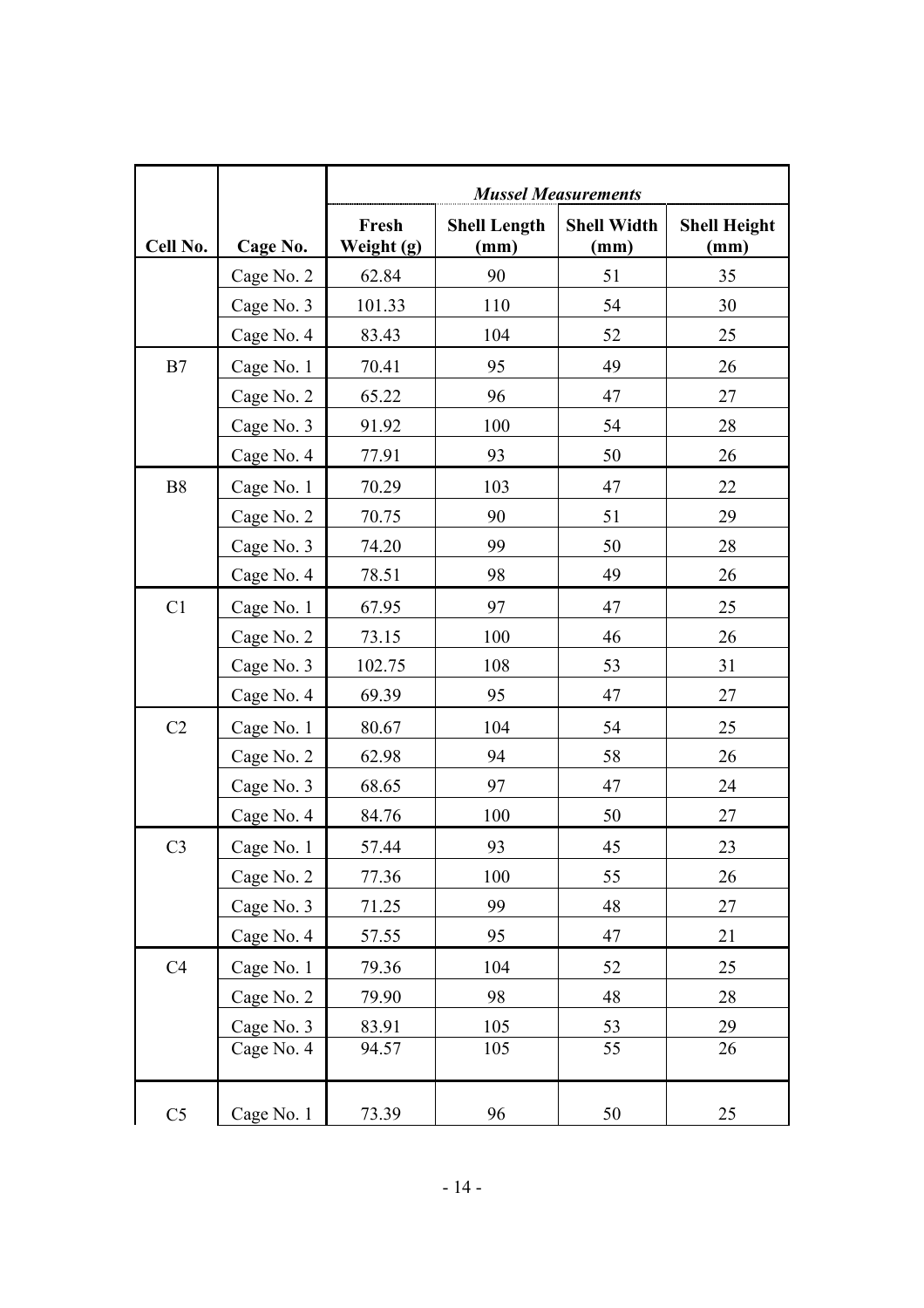|                |            | <b>Mussel Measurements</b> |                             |                            |                             |  |
|----------------|------------|----------------------------|-----------------------------|----------------------------|-----------------------------|--|
| Cell No.       | Cage No.   | Fresh<br>Weight (g)        | <b>Shell Length</b><br>(mm) | <b>Shell Width</b><br>(mm) | <b>Shell Height</b><br>(mm) |  |
|                | Cage No. 2 | 63.48                      | 95                          | 52                         | 23                          |  |
|                | Cage No. 3 | 84.51                      | 103                         | 51                         | 29                          |  |
|                | Cage No. 4 | 67.19                      | 102                         | 50                         | 22                          |  |
| C6             | Cage No. 1 | 86.02                      | 99                          | 49                         | 30                          |  |
|                | Cage No. 2 | 81.52                      | 100                         | 52                         | 26                          |  |
|                | Cage No. 3 | 78.38                      | 104                         | 51                         | 26                          |  |
|                | Cage No. 4 | 94.18                      | 105                         | 50                         | 29                          |  |
| C7             | Cage No. 1 | 83.06                      | 101                         | 52                         | 26                          |  |
|                | Cage No. 2 | 82.38                      | 102                         | 59                         | 30                          |  |
|                | Cage No. 3 | 70.38                      | 98                          | 47                         | 27                          |  |
|                | Cage No. 4 | 78.38                      | 100                         | 51                         | 27                          |  |
| C8             | Cage No. 1 | 74.35                      | 101                         | 46                         | 26                          |  |
|                | Cage No. 2 | 119.84                     | 109                         | 57                         | 33                          |  |
|                | Cage No. 3 | 81.21                      | 104                         | 54                         | 27                          |  |
|                | Cage No. 4 | 80.26                      | 98                          | 50                         | 27                          |  |
| D1             | Cage No. 1 | 101.37                     | 103                         | 58                         | 27                          |  |
|                | Cage No. 2 | 113.44                     | 110                         | 56                         | 30                          |  |
|                | Cage No. 3 | 117.32                     | 106                         | 60                         | 30                          |  |
|                | Cage No. 4 | 70.64                      | 95                          | 50                         | 24                          |  |
| D2             | Cage No. 1 | 101.61                     | 101                         | 55                         | 29                          |  |
|                | Cage No. 2 | 96.75                      | 104                         | 56                         | 30                          |  |
|                | Cage No. 3 | 78.61                      | 102                         | 55                         | 28                          |  |
|                | Cage No. 4 | 80.66                      | 99                          | 52                         | 26                          |  |
| D <sub>3</sub> | Cage No. 1 | 83.65                      | 102                         | 50                         | 25                          |  |
|                | Cage No. 2 | 97.71                      | 101                         | 59                         | 30                          |  |
|                | Cage No. 3 | 77.04                      | 100                         | 50                         | 26                          |  |
|                | Cage No. 4 | 81.01                      | 101                         | 51                         | 25                          |  |
| D <sub>4</sub> | Cage No. 1 | 68.54                      | 96                          | 49                         | 29                          |  |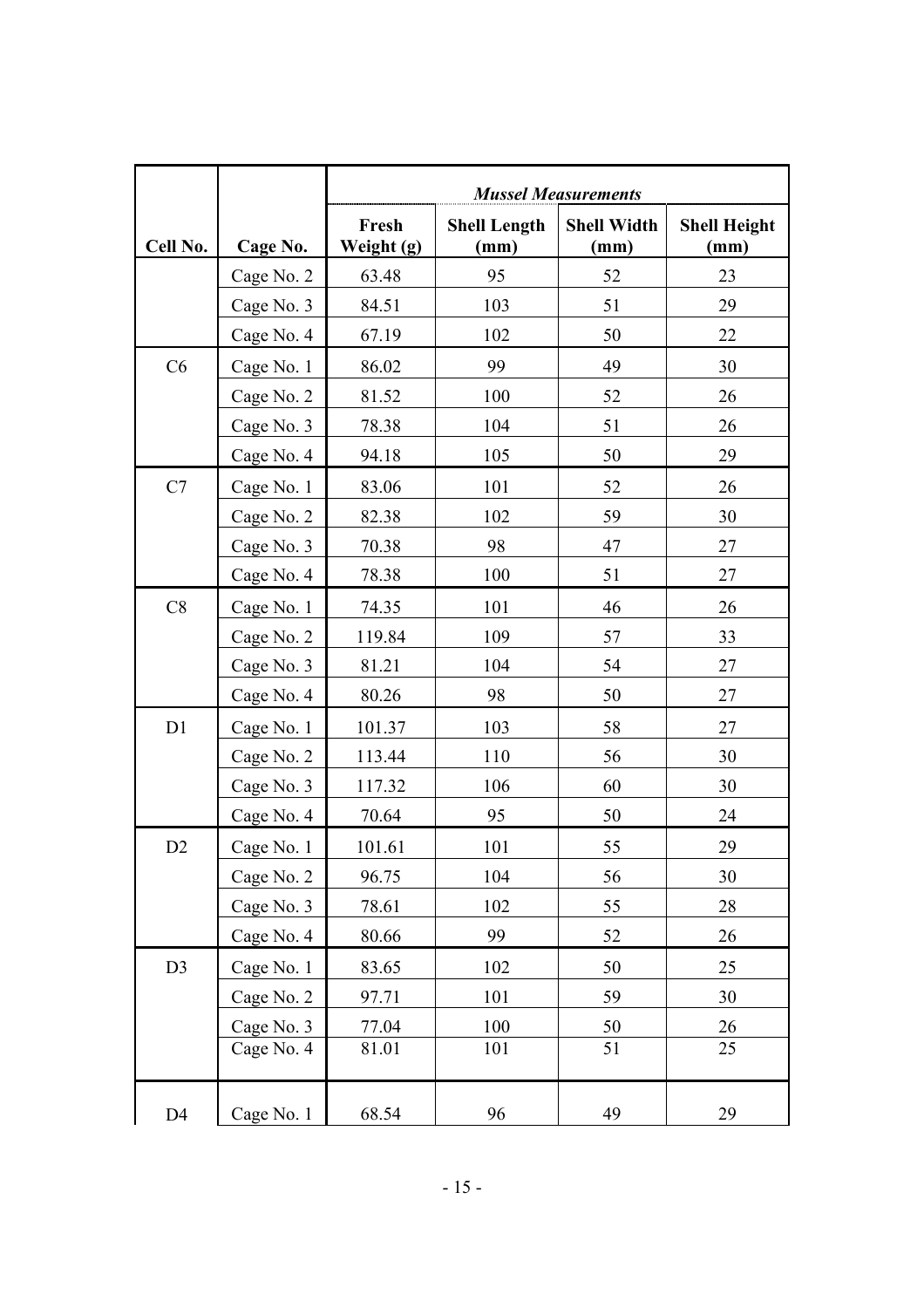|                |            | <b>Mussel Measurements</b> |                             |                            |                             |  |
|----------------|------------|----------------------------|-----------------------------|----------------------------|-----------------------------|--|
| Cell No.       | Cage No.   | Fresh<br>Weight (g)        | <b>Shell Length</b><br>(mm) | <b>Shell Width</b><br>(mm) | <b>Shell Height</b><br>(mm) |  |
|                | Cage No. 2 | 116.83                     | 110                         | 51                         | 33                          |  |
|                | Cage No. 3 | 71.61                      | 94                          | 50                         | 26                          |  |
|                | Cage No. 4 | 82.94                      | 104                         | 51                         | 26                          |  |
| D <sub>5</sub> | Cage No. 1 | 69.29                      | 95                          | 49                         | 26                          |  |
|                | Cage No. 2 | 68.78                      | 93                          | 53                         | 25                          |  |
|                | Cage No. 3 | 103.58                     | 109                         | 55                         | 30                          |  |
|                | Cage No. 4 | 78.11                      | 99                          | 51                         | 25                          |  |
| D <sub>6</sub> | Cage No. 1 | 78.06                      | 99                          | 49                         | 27                          |  |
|                | Cage No. 2 | 98.91                      | 104                         | 50                         | 30                          |  |
|                | Cage No. 3 | 74.73                      | 93                          | 53                         | 24                          |  |
|                | Cage No. 4 | 86.86                      | 105                         | 51                         | 26                          |  |
| D7             | Cage No. 1 | 74.73                      | 99                          | 50                         | 25                          |  |
|                | Cage No. 2 | 56.23                      | 94                          | 50                         | 24                          |  |
|                | Cage No. 3 | 91.28                      | 99                          | 54                         | 29                          |  |
|                | Cage No. 4 | 74.43                      | 100                         | 51                         | 26                          |  |
| D <sub>8</sub> | Cage No. 1 | 68.01                      | 95                          | 45                         | 25                          |  |
|                | Cage No. 2 | 78.77                      | 94                          | 52                         | 28                          |  |
|                | Cage No. 3 | 76.94                      | 96                          | 51                         | 24                          |  |
|                | Cage No. 4 | 67.74                      | 91                          | 45                         | 26                          |  |
| E1             | Cage No. 1 | 70.48                      | 101                         | 50                         | 23                          |  |
|                | Cage No. 2 | 94.40                      | 100                         | 58                         | 30                          |  |
|                | Cage No. 3 | 75.84                      | 100                         | 51                         | 27                          |  |
|                | Cage No. 4 | 56.26                      | 93                          | 46                         | 24                          |  |
| E2             | Cage No. 1 | 83.36                      | 104                         | 53                         | 26                          |  |
|                | Cage No. 2 | 93.48                      | 100                         | 52                         | 30                          |  |
|                | Cage No. 3 | 85.21                      | 96                          | 51                         | 29                          |  |
|                | Cage No. 4 | 74.88                      | 94                          | 52                         | 25                          |  |
| E3             | Cage No. 1 | 75.97                      | 96                          | 50                         | 27                          |  |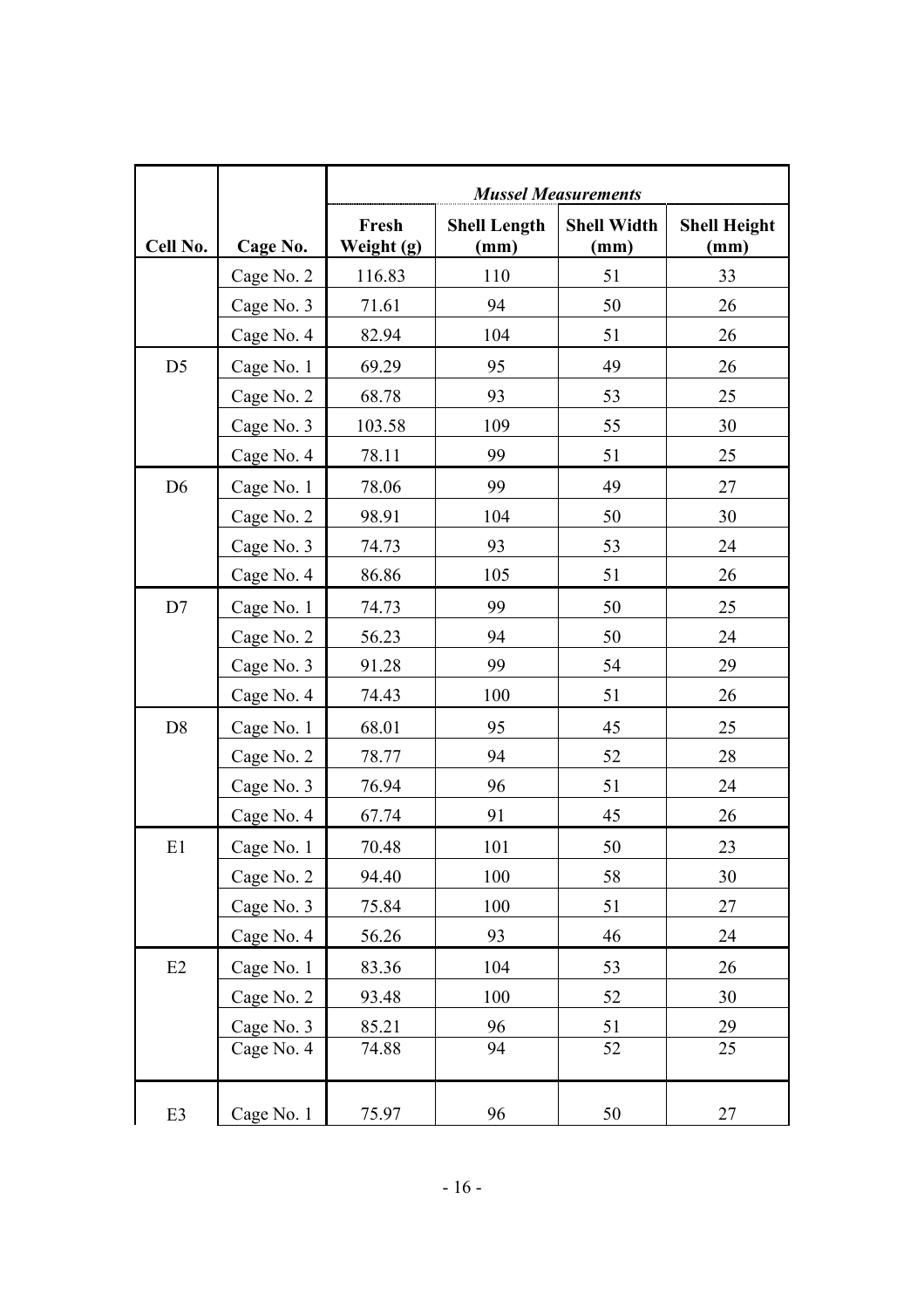|                |            | <b>Mussel Measurements</b> |                             |                            |                             |  |
|----------------|------------|----------------------------|-----------------------------|----------------------------|-----------------------------|--|
| Cell No.       | Cage No.   | Fresh<br>Weight (g)        | <b>Shell Length</b><br>(mm) | <b>Shell Width</b><br>(mm) | <b>Shell Height</b><br>(mm) |  |
|                | Cage No. 2 | 87.74                      | 104                         | 53                         | 29                          |  |
|                | Cage No. 3 | 108.61                     | 101                         | 54                         | 34                          |  |
|                | Cage No. 4 | 67.46                      | 100                         | 50                         | 21                          |  |
| E4             | Cage No. 1 | 94.02                      | 106                         | 55                         | 32                          |  |
|                | Cage No. 2 | 84.80                      | 101                         | 54                         | 29                          |  |
|                | Cage No. 3 | 121.49                     | 106                         | 58                         | 32                          |  |
|                | Cage No. 4 | 82.10                      | 91                          | 50                         | 28                          |  |
| E <sub>5</sub> | Cage No. 1 | 68.08                      | 97                          | 48                         | 25                          |  |
|                | Cage No. 2 | 78.27                      | 98                          | 50                         | 29                          |  |
|                | Cage No. 3 | 71.57                      | 98                          | 50                         | 25                          |  |
|                | Cage No. 4 | 93.52                      | 106                         | 54                         | 26                          |  |
| E <sub>6</sub> | Cage No. 1 | 94.80                      | 99                          | 50                         | 29                          |  |
|                | Cage No. 2 | 59.17                      | 90                          | 48                         | 24                          |  |
|                | Cage No. 3 | 67.72                      | 94                          | 49                         | 26                          |  |
|                | Cage No. 4 | 79.62                      | 100                         | 54                         | 24                          |  |
| E7             | Cage No. 1 | 76.23                      | 96                          | 54                         | 25                          |  |
|                | Cage No. 2 | 90.52                      | 102                         | 57                         | 29                          |  |
|                | Cage No. 3 | 67.71                      | 98                          | 46                         | 25                          |  |
|                | Cage No. 4 | 68.97                      | 94                          | 47                         | 26                          |  |
| E8             | Cage No. 1 | 72.53                      | 96                          | 48                         | 26                          |  |
|                | Cage No. 2 | 84.61                      | 102                         | 53                         | 28                          |  |
|                | Cage No. 3 | 91.71                      | 100                         | 54                         | 28                          |  |
|                | Cage No. 4 | 64.47                      | 94                          | 48                         | 25                          |  |
| F1             | Cage No. 1 | 82.47                      | 100                         | 56                         | 25                          |  |
|                | Cage No. 2 | 106.65                     | 108                         | 55                         | 31                          |  |
|                | Cage No. 3 | 118.56                     | 106                         | 56                         | 35                          |  |
|                | Cage No. 4 | 72.55                      | 102                         | 50                         | 23                          |  |
| F2             | Cage No. 1 | 71.93                      | 92                          | 45                         | $26\,$                      |  |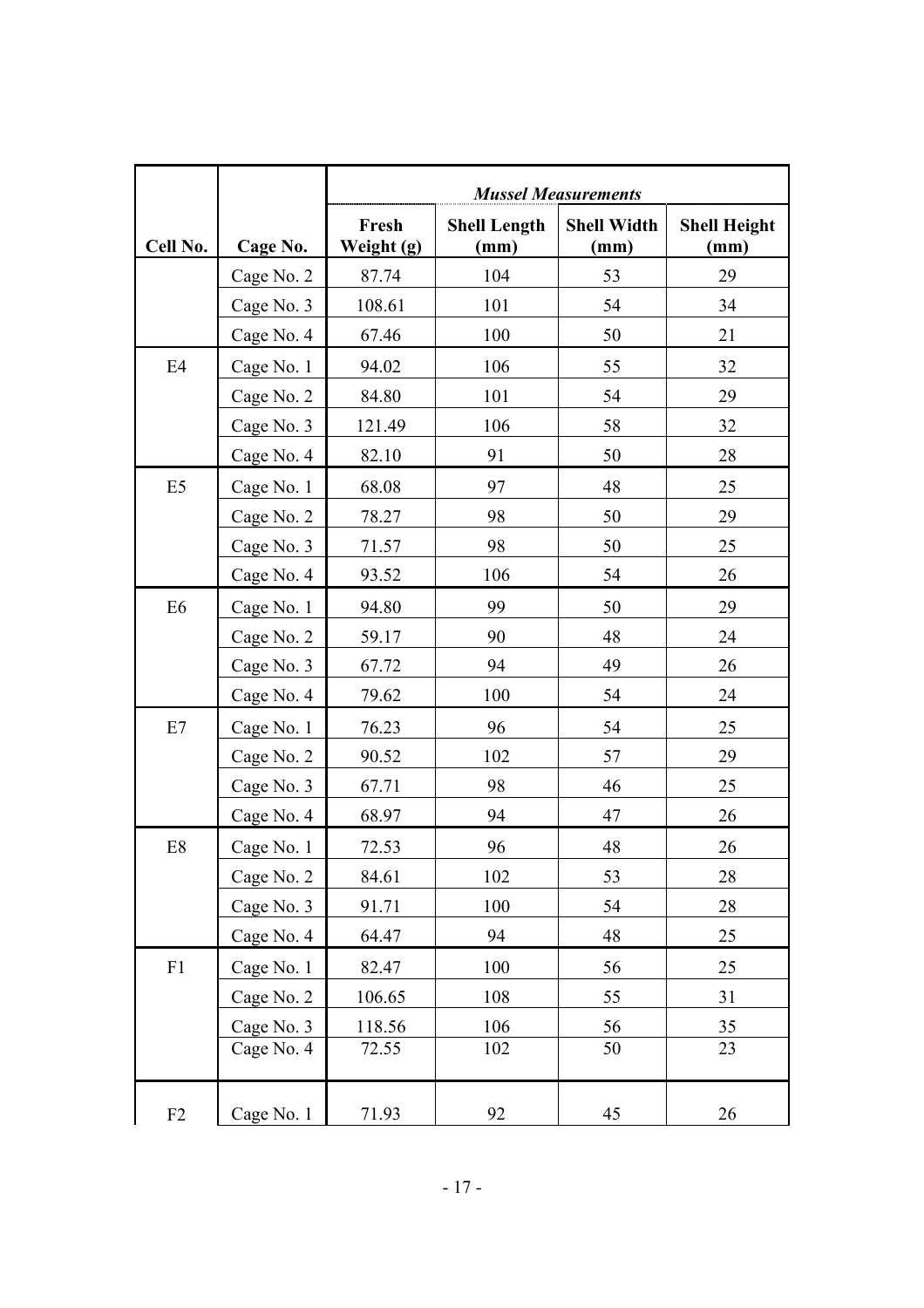|                |            | <b>Mussel Measurements</b> |                             |                            |                             |  |
|----------------|------------|----------------------------|-----------------------------|----------------------------|-----------------------------|--|
| Cell No.       | Cage No.   | Fresh<br>Weight (g)        | <b>Shell Length</b><br>(mm) | <b>Shell Width</b><br>(mm) | <b>Shell Height</b><br>(mm) |  |
|                | Cage No. 2 | 83.38                      | 100                         | 53                         | 30                          |  |
|                | Cage No. 3 | 93.37                      | 108                         | 55                         | 27                          |  |
|                | Cage No. 4 | 75.37                      | 97                          | 51                         | 24                          |  |
| F <sub>3</sub> | Cage No. 1 | 64.14                      | 95                          | 46                         | 25                          |  |
|                | Cage No. 2 | 70.93                      | 99                          | 49                         | 26                          |  |
|                | Cage No. 3 | 84.16                      | 98                          | 54                         | 28                          |  |
|                | Cage No. 4 | 77.31                      | 100                         | 50                         | 27                          |  |
| F <sub>4</sub> | Cage No. 1 | 64.66                      | 90                          | 43                         | 27                          |  |
|                | Cage No. 2 | 62.23                      | 94                          | 52                         | 25                          |  |
|                | Cage No. 3 | 52.74                      | 95                          | 44                         | 22                          |  |
|                | Cage No. 4 | 56.74                      | 92                          | 46                         | 24                          |  |
| F <sub>5</sub> | Cage No. 1 | 57.42                      | 96                          | 46                         | 20                          |  |
|                | Cage No. 2 | 66.86                      | 94                          | 52                         | 27                          |  |
|                | Cage No. 3 | 86.67                      | 96                          | 56                         | 27                          |  |
|                | Cage No. 4 | 61.29                      | 93                          | 48                         | 23                          |  |
| F <sub>6</sub> | Cage No. 1 | 62.56                      | 91                          | 45                         | 24                          |  |
|                | Cage No. 2 | 81.23                      | 96                          | 55                         | 28                          |  |
|                | Cage No. 3 | 87.95                      | 99                          | 51                         | 27                          |  |
|                | Cage No. 4 | 55.34                      | 101                         | 50                         | 26                          |  |
| F7             | Cage No. 1 | 77.95                      | 96                          | 50                         | 25                          |  |
|                | Cage No. 2 | 86.17                      | 100                         | 50                         | 30                          |  |
|                | Cage No. 3 | 78.95                      | 101                         | 50                         | 25                          |  |
|                | Cage No. 4 | 88.66                      | 105                         | 51                         | 25                          |  |
| ${\rm F}8$     | Cage No. 1 | 103.22                     | 102                         | 52                         | 32                          |  |
|                | Cage No. 2 | 80.08                      | 98                          | 50                         | 27                          |  |
|                | Cage No. 3 | 78.25                      | 96                          | 56                         | 27                          |  |
|                | Cage No. 4 | 79.17                      | 96                          | 50                         | 26                          |  |
| G1             | Cage No. 1 | 93.02                      | 100                         | 50                         | 29                          |  |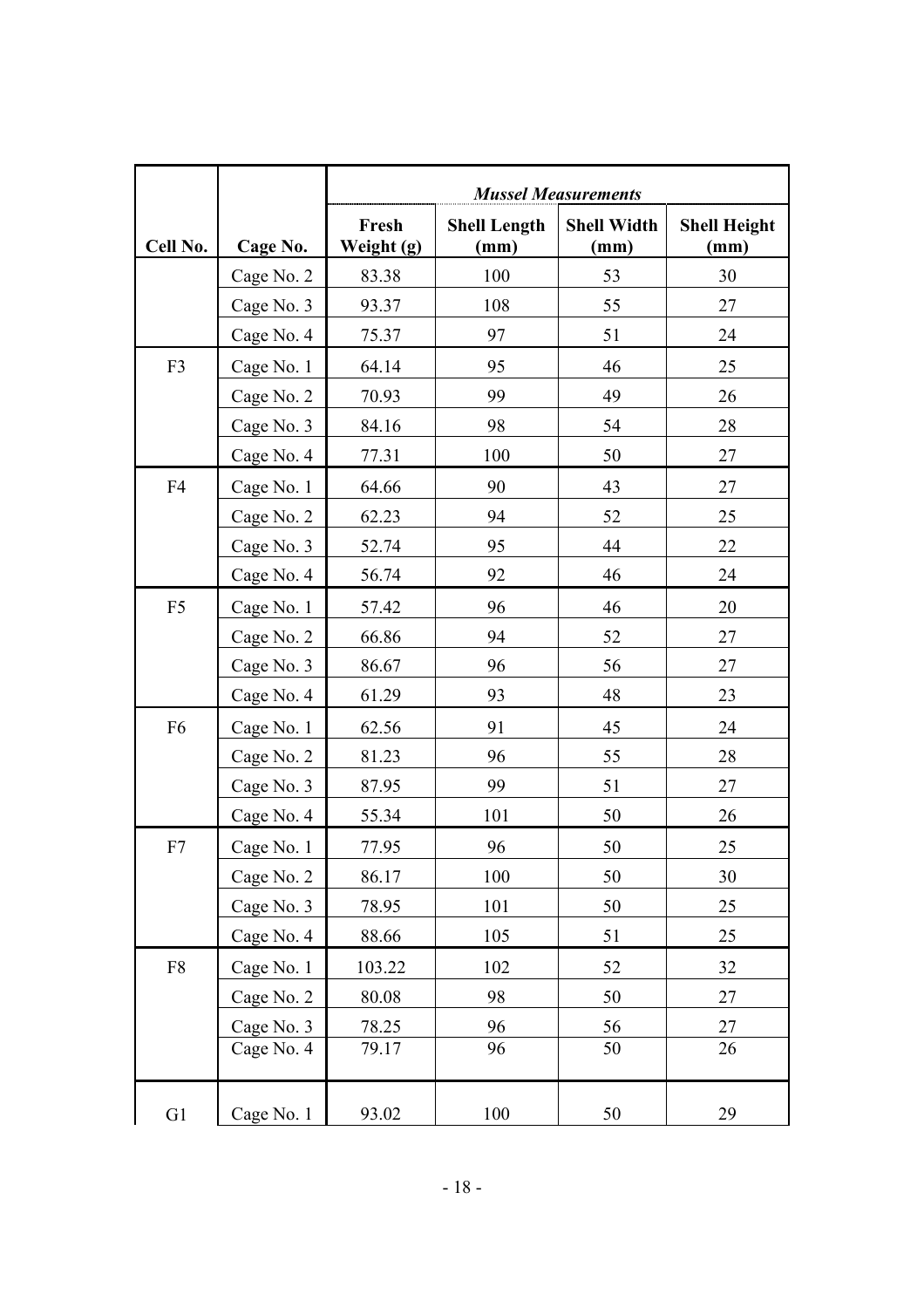|                |            | <b>Mussel Measurements</b> |                             |                            |                             |  |
|----------------|------------|----------------------------|-----------------------------|----------------------------|-----------------------------|--|
| Cell No.       | Cage No.   | Fresh<br>Weight (g)        | <b>Shell Length</b><br>(mm) | <b>Shell Width</b><br>(mm) | <b>Shell Height</b><br>(mm) |  |
|                | Cage No. 2 | 84.70                      | 102                         | 56                         | 28                          |  |
|                | Cage No. 3 | 75.21                      | 92                          | 49                         | 29                          |  |
|                | Cage No. 4 | 97.28                      | 101                         | 53                         | 28                          |  |
| G2             | Cage No. 1 | 87.85                      | 100                         | 51                         | 27                          |  |
|                | Cage No. 2 | 81.72                      | 96                          | 52                         | 29                          |  |
|                | Cage No. 3 | 88.85                      | 100                         | 50                         | 29                          |  |
|                | Cage No. 4 | 68.91                      | 100                         | 49                         | 24                          |  |
| G <sub>3</sub> | Cage No. 1 | 81.58                      | 98                          | 52                         | 27                          |  |
|                | Cage No. 2 | 92.11                      | 101                         | 59                         | 28                          |  |
|                | Cage No. 3 | 73.52                      | 95                          | 48                         | 27                          |  |
|                | Cage No. 4 | 57.64                      | 95                          | 43                         | 25                          |  |
| G <sub>4</sub> | Cage No. 1 | 78.90                      | 103                         | 49                         | 25                          |  |
|                | Cage No. 2 | 76.98                      | 101                         | 49                         | 28                          |  |
|                | Cage No. 3 | 96.64                      | 104                         | 51                         | 30                          |  |
|                | Cage No. 4 | 65.54                      | 95                          | 49                         | 25                          |  |
| G <sub>5</sub> | Cage No. 1 | 81.23                      | 98                          | 50                         | 26                          |  |
|                | Cage No. 2 | 85.68                      | 103                         | 54                         | 27                          |  |
|                | Cage No. 3 | 87.76                      | 99                          | 52                         | 26                          |  |
|                | Cage No. 4 | 59.86                      | 93                          | 46                         | 24                          |  |
| G <sub>6</sub> | Cage No. 1 | 75.92                      | 104                         | 50                         | 26                          |  |
|                | Cage No. 2 | 69.04                      | 93                          | 49                         | 24                          |  |
|                | Cage No. 3 | 87.04                      | 94                          | 51                         | 26                          |  |
|                | Cage No. 4 | 78.69                      | 101                         | 48                         | 26                          |  |
| G7             | Cage No. 1 | 82.61                      | 99                          | 51                         | 26                          |  |
|                | Cage No. 2 | 102.42                     | 109                         | 58                         | 28                          |  |
|                | Cage No. 3 | 90.70                      | 105                         | 52                         | 29                          |  |
|                | Cage No. 4 | 77.30                      | 95                          | 50                         | 28                          |  |
| ${\rm G}8$     | Cage No. 1 | 101.38                     | 101                         | 55                         | 30                          |  |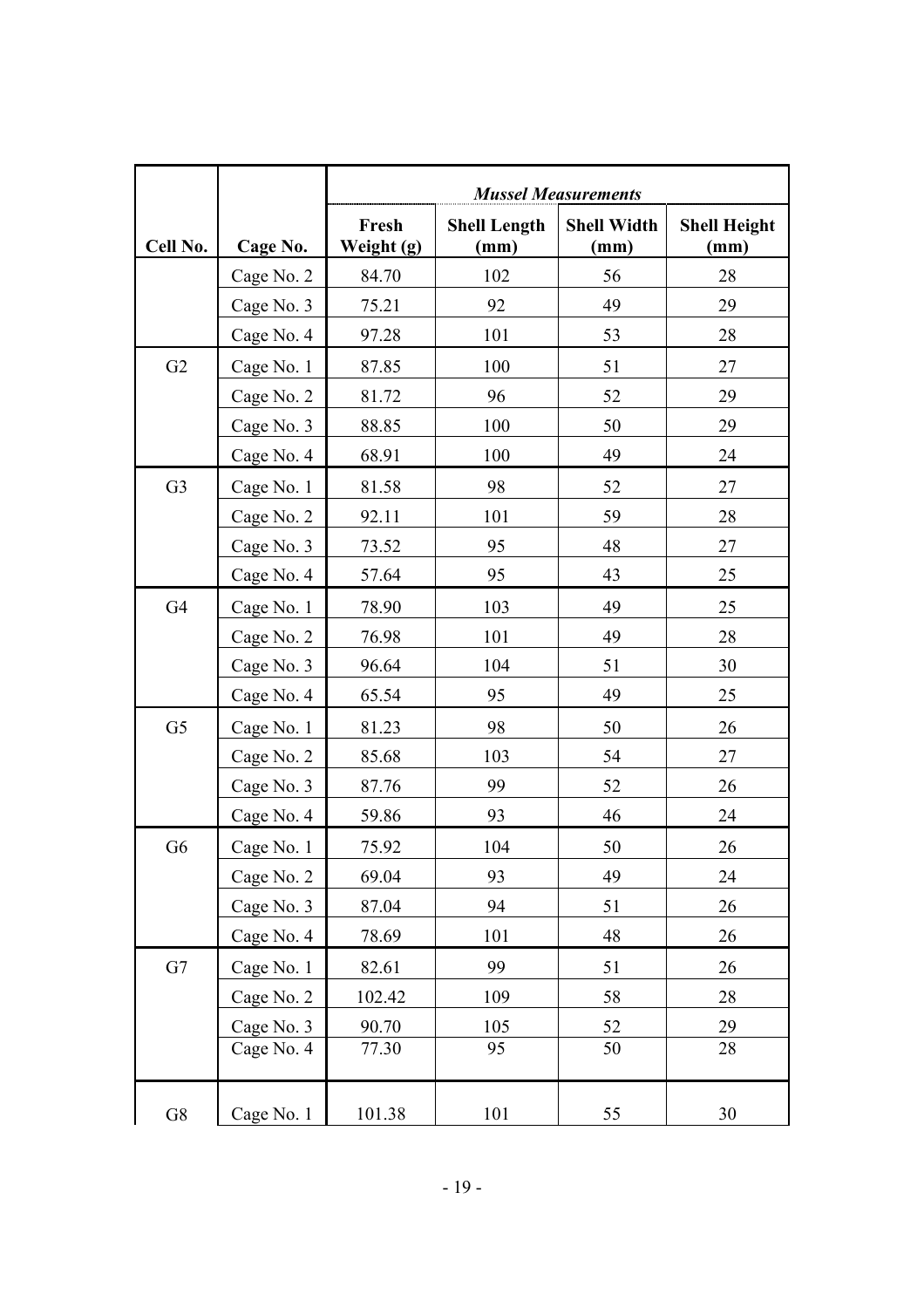|                |            |                     |                             | <b>Mussel Measurements</b> |                             |
|----------------|------------|---------------------|-----------------------------|----------------------------|-----------------------------|
| Cell No.       | Cage No.   | Fresh<br>Weight (g) | <b>Shell Length</b><br>(mm) | <b>Shell Width</b><br>(mm) | <b>Shell Height</b><br>(mm) |
|                | Cage No. 2 | 111.92              | 105                         | 54                         | 32                          |
|                | Cage No. 3 | 77.33               | 93                          | 51                         | 27                          |
|                | Cage No. 4 | 71.08               | 95                          | 49                         | 26                          |
| H1             | Cage No. 1 | 99.11               | 99                          | 51                         | 29                          |
|                | Cage No. 2 | 58.79               | 95                          | 49                         | 23                          |
|                | Cage No. 3 | 78.30               | 96                          | 50                         | 27                          |
|                | Cage No. 4 | 88.84               | 99                          | 52                         | 28                          |
| H2             | Cage No. 1 | 102.84              | 106                         | 58                         | 29                          |
|                | Cage No. 2 | 76.84               | 100                         | 52                         | 27                          |
|                | Cage No. 3 | 73.16               | 101                         | 51                         | 22                          |
|                | Cage No. 4 | 70.65               | 97                          | 48                         | 25                          |
| H3             | Cage No. 1 | 89.06               | 105                         | 54                         | 27                          |
|                | Cage No. 2 | 91.36               | 105                         | 57                         | 27                          |
|                | Cage No. 3 | 76.54               | 97                          | 50                         | 27                          |
|                | Cage No. 4 | 62.94               | 91                          | 48                         | 25                          |
| H4             | Cage No. 1 | 71.87               | 92                          | 48                         | 24                          |
|                | Cage No. 2 | 97.37               | 104                         | 60                         | 30                          |
|                | Cage No. 3 | 78.72               | 94                          | 49                         | 27                          |
|                | Cage No. 4 | 78.80               | 100                         | 50                         | 26                          |
| H <sub>5</sub> | Cage No. 1 | 99.63               | 107                         | 59                         | 29                          |
|                | Cage No. 2 | 82.38               | 102                         | 54                         | 29                          |
|                | Cage No. 3 | 93.95               | 105                         | 54                         | 28                          |
|                | Cage No. 4 | 59.08               | 91                          | 46                         | 23                          |
| H <sub>6</sub> | Cage No. 1 | 86.78               | 101                         | 50                         | 27                          |
|                | Cage No. 2 | 79.57               | 96                          | 51                         | 30                          |
|                | Cage No. 3 | 79.56               | 101                         | 51                         | 25                          |
|                | Cage No. 4 | 75.75               | 98                          | 51                         | 25                          |
| H7             | Cage No. 1 | 87.75               | 100                         | 51                         | 28                          |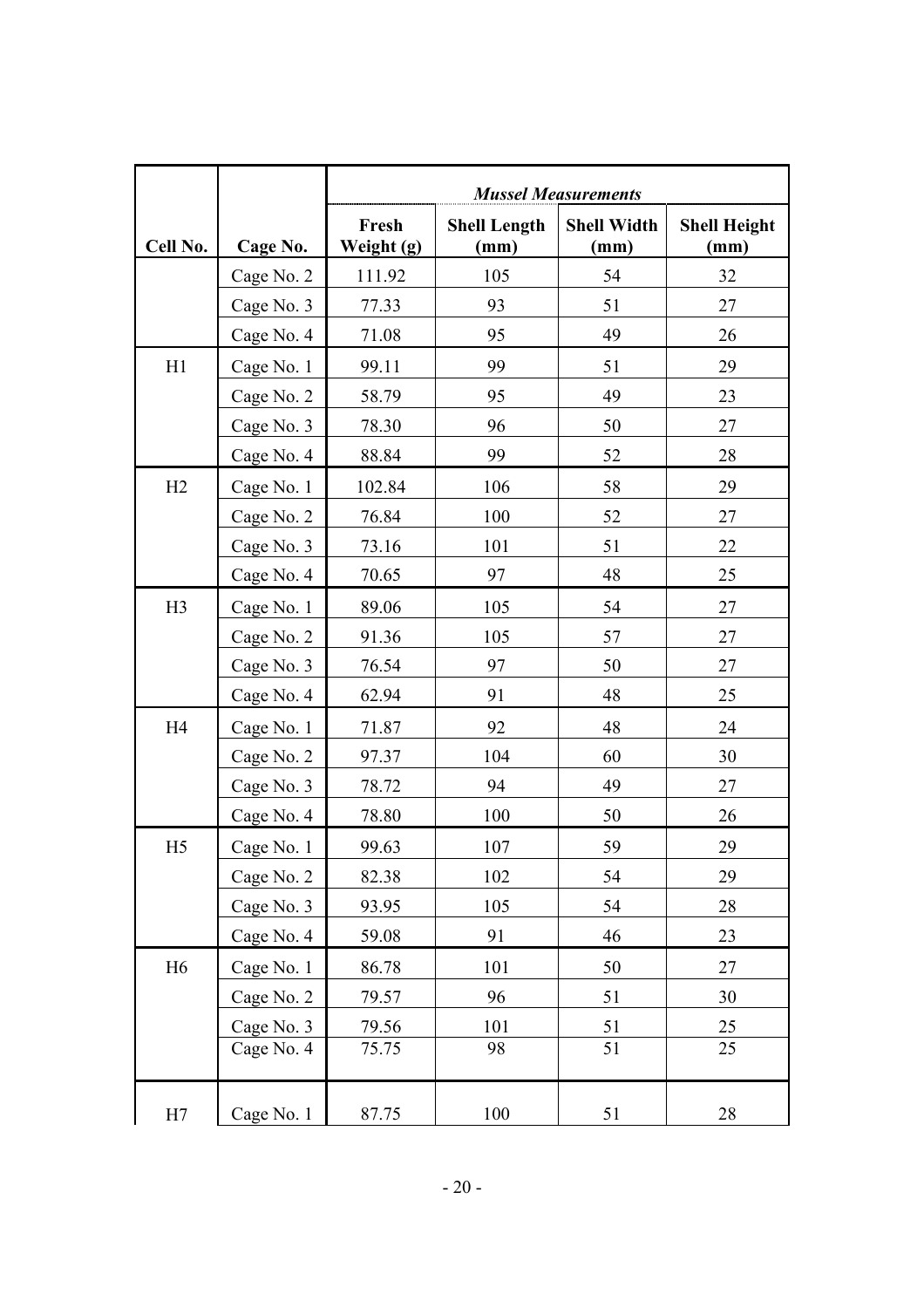|                |            |                     |                                        | <b>Mussel Measurements</b>            |                                        |
|----------------|------------|---------------------|----------------------------------------|---------------------------------------|----------------------------------------|
| Cell No.       | Cage No.   | Fresh<br>Weight (g) | <b>Shell Length</b><br>$(\mathbf{mm})$ | <b>Shell Width</b><br>$(\mathbf{mm})$ | <b>Shell Height</b><br>$(\mathbf{mm})$ |
|                | Cage No. 2 | 92.28               | 99                                     | 55                                    | 30                                     |
|                | Cage No. 3 | 87.52               | 102                                    | 51                                    | 26                                     |
|                | Cage No. 4 | 76.51               | 94                                     | 50                                    | 25                                     |
| H <sub>8</sub> | Cage No. 1 | 99.67               | 107                                    | 56                                    | 27                                     |
|                | Cage No. 2 | 67.62               | 96                                     | 49                                    | 26                                     |
|                | Cage No. 3 | 73.50               | 101                                    | 48                                    | 25                                     |
|                | Cage No. 4 | 65.86               | 93                                     | 49                                    | 25                                     |

**Table 5:** Summary of free-water tritium (HTO) and organically-bound tritium (OBT) concentrations in various sample types collected at the background locations in the Ottawa River, upstream of CRL. Values measured for freshwater mussels represent the initial tritium levels at Time 0 of the study.

| <b>Sample Type</b>        | $HTO$ (Bq/L) | OBT(Bq/L)      |
|---------------------------|--------------|----------------|
| Surface Water             | < 10         | Not applicable |
| <b>Freshwater Mussels</b> | $\leq 10$    | < 15           |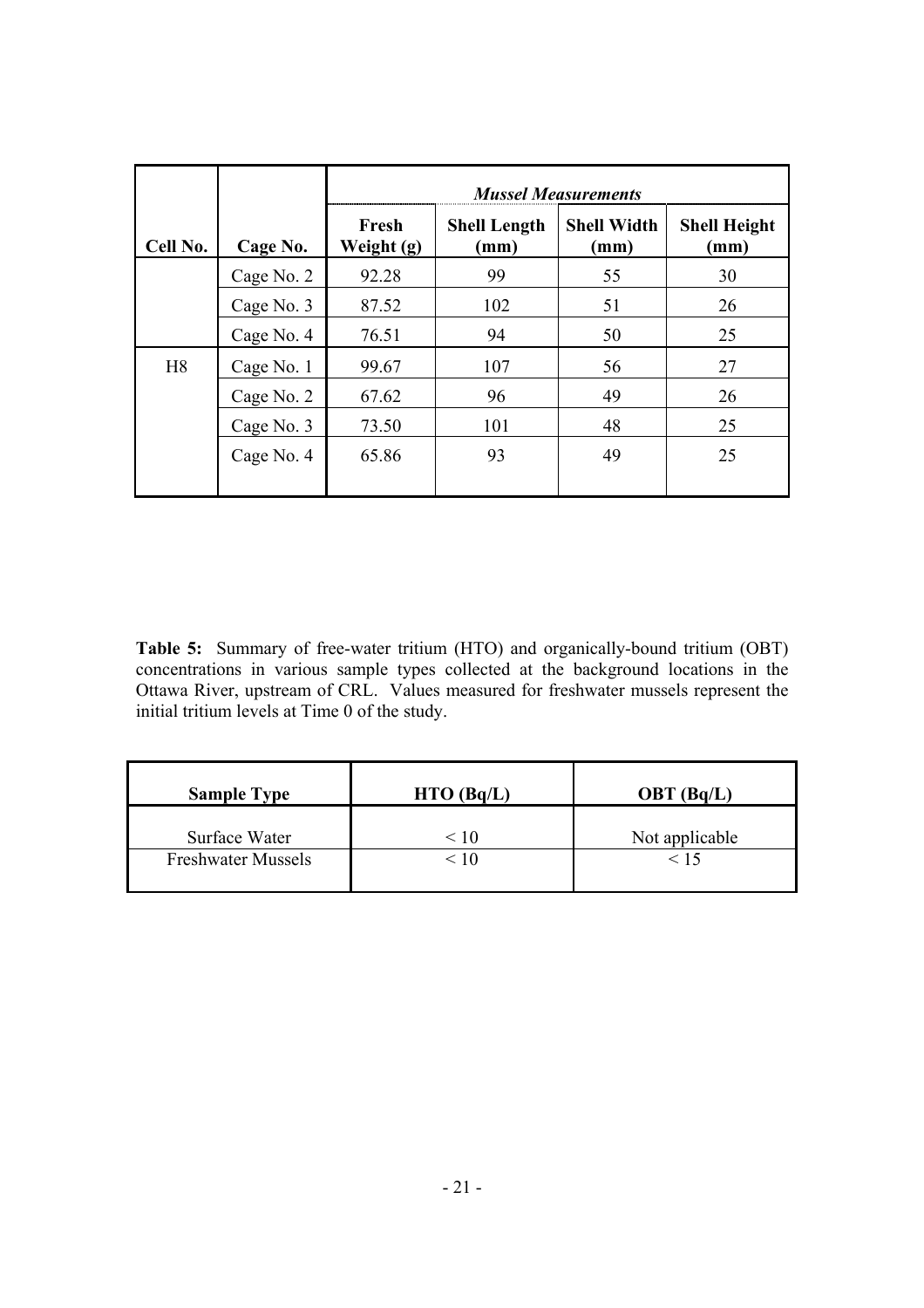**Table 6:** Summary of individual mussels collected from Cages 1 to 4 in Perch Lake at each sampling time point. The mussels taken from a given cage at a given time were composited to produce a single sample for tritium analysis.

|                                             |                | <b>Water Only Exposure</b> |                | <b>Sediment and Water</b><br><b>Exposure</b> |                                                           |
|---------------------------------------------|----------------|----------------------------|----------------|----------------------------------------------|-----------------------------------------------------------|
| <b>Time After Mussel</b><br>Transplantation | Cage 1         | Cage 2                     | Cage 3         | Cage 4                                       | <b>Comments</b>                                           |
| 1 hour (all cages)                          | A6             | G <sub>5</sub>             | C6             | B <sub>3</sub>                               |                                                           |
|                                             | G2             | H3                         | E5             | D8                                           |                                                           |
|                                             | H <sub>5</sub> | $\rm H7$                   | $\rm H8$       | F <sub>5</sub>                               |                                                           |
| 2 hours (all cages)                         | C4             | <b>B4</b>                  | G2             | A6                                           |                                                           |
|                                             | $\mathbf{A8}$  | $\rm E7$                   | B <sub>5</sub> | $\rm E1$                                     |                                                           |
|                                             | F3             | H2                         | $\mathrm{E}8$  | E4                                           |                                                           |
| 4 hours (all cages)                         | A7             | A3                         | A <sub>5</sub> | C <sub>3</sub>                               |                                                           |
|                                             | <b>B3</b>      | C6                         | E3             | E2                                           |                                                           |
|                                             | D7             | E3                         | ${\rm G}7$     | ${\rm E6}$                                   |                                                           |
| 7 hours (all cages)                         | B <sub>5</sub> | <b>B6</b>                  | C <sub>5</sub> | D2                                           |                                                           |
|                                             | E <sub>6</sub> | D <sub>5</sub>             | A8             | $\rm E7$                                     |                                                           |
|                                             | G <sub>3</sub> | E4                         | H3             | G4                                           |                                                           |
| 19 hours (all cages)                        | <b>B4</b>      | B <sub>3</sub>             | A1             | B <sub>5</sub>                               | Duplicate samples (2 sets of 3) taken for QA<br>purposes. |
|                                             | D2             | ${\bf B8}$                 | C <sub>3</sub> | <b>B6</b>                                    |                                                           |
|                                             | H4             | F1                         | D <sub>4</sub> | D1                                           |                                                           |
|                                             | $\mathbf{C}7$  | A8                         | $\rm E7$       | E5                                           |                                                           |
|                                             | E5             | D1                         | G4             | ${\rm F2}$                                   |                                                           |
|                                             | H7             | F7                         | G <sub>6</sub> | ${\rm F}8$                                   |                                                           |
| 24 hours (all cages)                        | D <sub>6</sub> | F2                         | A3             | A8                                           |                                                           |
|                                             | E3             | ${\rm F}5$                 | $_{\rm B8}$    | C1                                           |                                                           |
|                                             | G <sub>5</sub> | D <sub>6</sub>             | G <sub>5</sub> | F4                                           |                                                           |
| 48 hours (all cages)                        | C2             | C4                         | B2             | A1                                           |                                                           |
|                                             | $\mathbf{D}8$  | E <sub>6</sub>             | E <sub>6</sub> | D <sub>5</sub>                               |                                                           |
|                                             | F <sub>5</sub> | G <sub>3</sub>             | D <sub>5</sub> | F <sub>6</sub>                               |                                                           |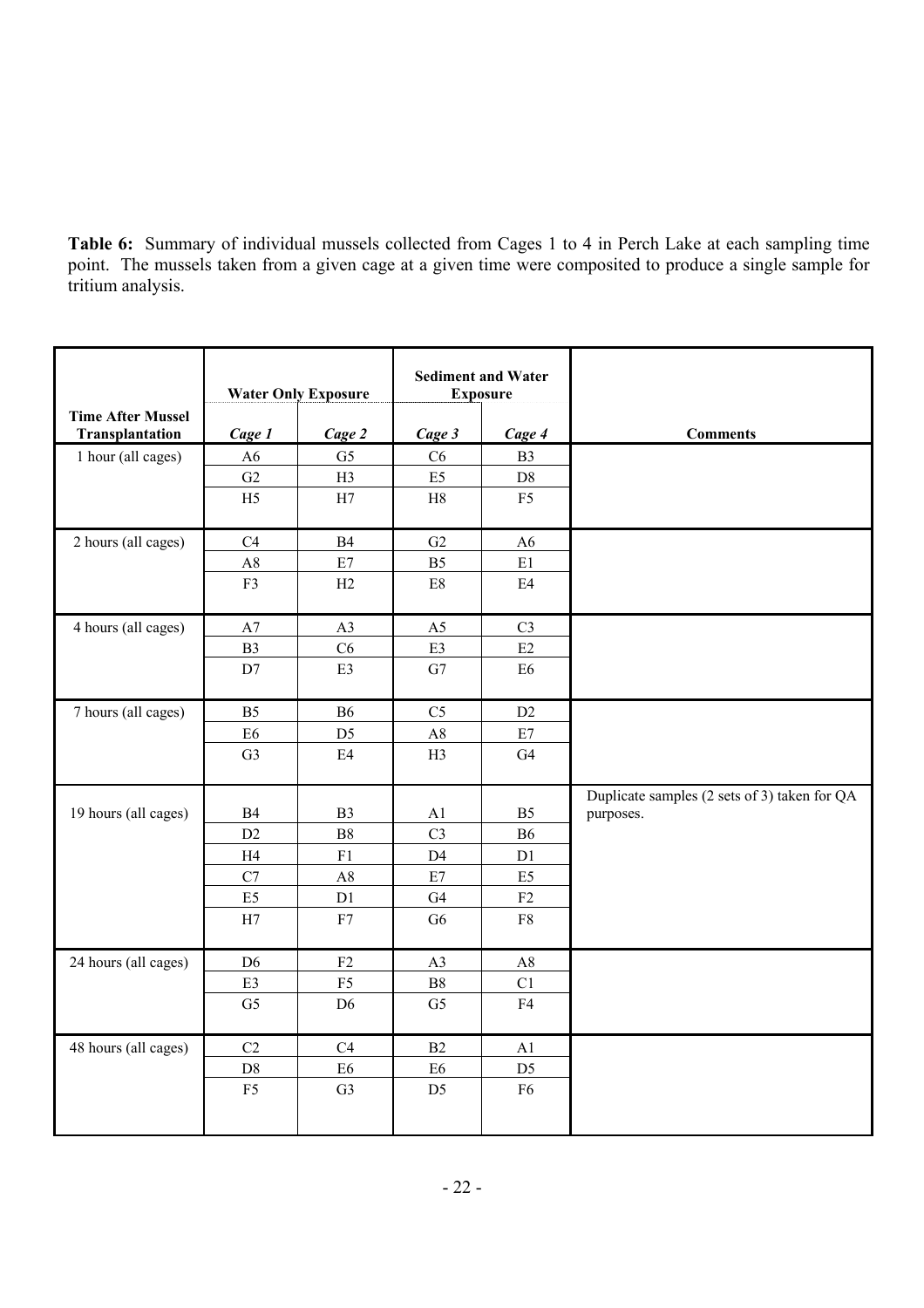|                          |                | <b>Water Only Exposure</b> |                 | <b>Sediment and Water</b><br><b>Exposure</b> |                                          |
|--------------------------|----------------|----------------------------|-----------------|----------------------------------------------|------------------------------------------|
| <b>Time After Mussel</b> |                |                            |                 |                                              |                                          |
| Transplantation          | Cage 1         | Cage 2                     | Cage 3          | Cage 4                                       | <b>Comments</b>                          |
| 96 hours (all cages)     | B2             | A4                         | B1              | A3                                           | Duplicate samples taken for QA purposes. |
|                          | ${\rm B}8$     | A6                         | C4              | B7                                           |                                          |
|                          | D <sub>5</sub> | C <sub>5</sub>             | D <sub>6</sub>  | D <sub>3</sub>                               |                                          |
|                          | E1             | E2                         | E2              | G <sub>5</sub>                               |                                          |
|                          | F4             | ${\rm F}8$                 | H4              | C6                                           |                                          |
|                          | $\rm H8$       | G <sub>4</sub>             | H7              | H2                                           |                                          |
| 8 days (all cages)       | C8             | A7                         | A2              | A4                                           |                                          |
|                          | F <sub>6</sub> | C1                         | $\mathbf{D}7$   | $\mathbf{D}7$                                |                                          |
|                          | G4             | H <sub>5</sub>             | F7              | F3                                           |                                          |
| 14 days (all cages)      | <b>B6</b>      | B1                         | A4              | C <sub>4</sub>                               | Duplicate samples taken for QA purposes. |
|                          | B7             | $\mathbf{B}7$              | <b>B6</b>       | B1                                           |                                          |
|                          | C1             | D <sub>4</sub>             | E1              | C7                                           |                                          |
|                          | $\rm E7$       | $\mathbf{D}8$              | F <sub>6</sub>  | ${\rm F}7$                                   |                                          |
|                          | G <sub>6</sub> | G1                         | ${\rm F}8$      | G1                                           |                                          |
|                          | H <sub>6</sub> | G7                         | G1              | H7                                           |                                          |
| 18 days (Cages 1 & 2)    | D <sub>3</sub> | D <sub>3</sub>             | B7              | B2                                           |                                          |
| 19 days (Cages 3 & 4)    | ${\rm F2}$     | C7                         | F4              | D <sub>6</sub>                               |                                          |
|                          | G7             | $\rm E8$                   | H <sub>6</sub>  | H8                                           |                                          |
| 25 days (Cages 1 & 2)    | C6             | $\rm{C}8$                  | A7              | C <sub>5</sub>                               | Duplicate samples taken for QA purposes. |
| 27 days (Cages 3 & 4)    | D <sub>4</sub> | D2                         | C1              | C8                                           |                                          |
|                          | E4             | D7                         | $\overline{C2}$ | F1                                           |                                          |
|                          | F7             | E <sub>5</sub>             | D <sub>8</sub>  | G <sub>6</sub>                               |                                          |
|                          | G1             | H <sub>4</sub>             | F3              | H1                                           |                                          |
|                          | ${\rm G}8$     | F <sub>6</sub>             | H <sub>5</sub>  | H <sub>6</sub>                               |                                          |
| 36 days (Cages 1 & 2)    | A5             | $\rm A2$                   | C8              | $_{\rm B8}$                                  |                                          |
| 35 days (Cages 3 & 4)    | D1             | C <sub>3</sub>             | E4              | G7                                           |                                          |
|                          | H1             | H8                         | H2              | E3                                           |                                          |
| 42 days (Cages 1 & 2)    | C <sub>3</sub> | B2                         | A6              | A2                                           | Duplicate samples taken for QA purposes. |
| 41 days (Cages $3 & 4$ ) | C <sub>5</sub> | B <sub>5</sub>             | B4              | $\rm{C2}$                                    |                                          |
|                          | E2             | E1                         | D1              | G2                                           |                                          |
|                          | ${\rm F}1$     | F3                         | D2              | G <sub>3</sub>                               |                                          |
|                          | H3             | ${\rm G}8$                 | G <sub>3</sub>  | H4                                           |                                          |
|                          | $\rm E8$       | H <sub>6</sub>             | ${\rm G}8$      | H <sub>5</sub>                               |                                          |
|                          |                |                            |                 |                                              |                                          |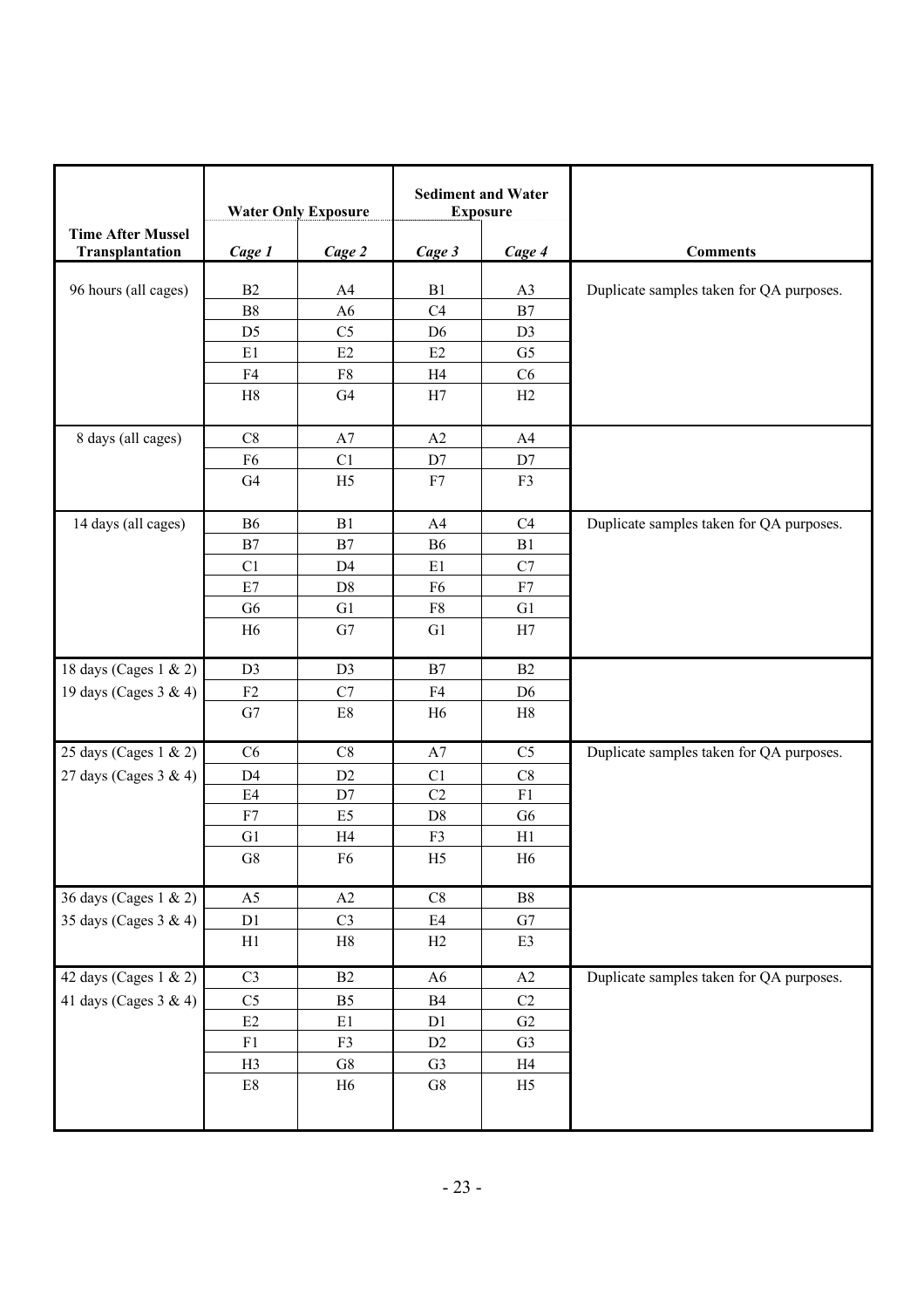|                                             |                | <b>Water Only Exposure</b> |                | <b>Sediment and Water</b><br><b>Exposure</b> |                                          |
|---------------------------------------------|----------------|----------------------------|----------------|----------------------------------------------|------------------------------------------|
| <b>Time After Mussel</b><br>Transplantation | Cage 1         | Cage 2                     | Cage 3         | Cage 4                                       | <b>Comments</b>                          |
| 86 days (Cages 1 & 2)                       | A1             | A <sub>1</sub>             | B <sub>3</sub> | A7                                           | Duplicate samples taken for QA purposes. |
| 84 days (Cages 3 & 4)                       | A <sub>2</sub> | A <sub>5</sub>             | C7             | <b>B4</b>                                    |                                          |
|                                             | A <sub>3</sub> | C <sub>2</sub>             | D <sub>3</sub> | D <sub>4</sub>                               |                                          |
|                                             | A4             | F4                         | F1             | E8                                           |                                          |
|                                             | F8             | G2                         | F <sub>2</sub> | G8                                           |                                          |
|                                             | B1             | G6                         | H1             | H <sub>3</sub>                               |                                          |
|                                             | H2             |                            |                |                                              |                                          |
|                                             |                |                            |                |                                              |                                          |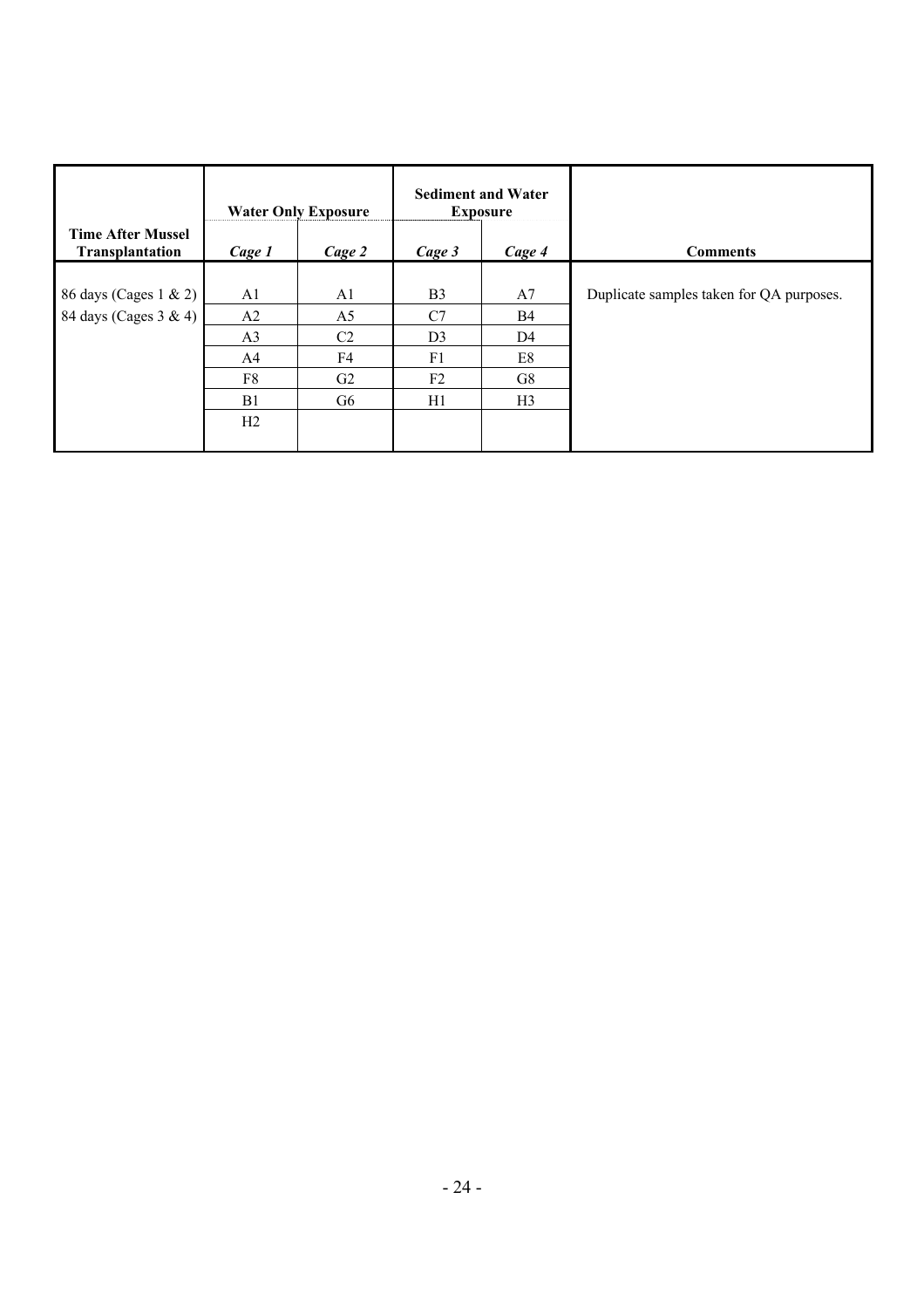| Time After                | Water HTO (Bq/L) |        |                 | Between Cages 1 and 2)<br><b>Surface Sediments</b> | Water HTO (Bq/L) |        |                | Between Cages 3 and 4<br><b>Surface Sediments</b> |
|---------------------------|------------------|--------|-----------------|----------------------------------------------------|------------------|--------|----------------|---------------------------------------------------|
| Transplantation<br>Mussel | Cage 1           | Cage 2 | $O$ (Bq/L)<br>Ē | OBT (Bq/L)                                         | $C$ age 3        | Cage 4 | $HTO$ $(Bq/L)$ | OBT (Bq/L)                                        |
| 0 hour (all cages)        | 4,800            | 4,787  | J.              | I.                                                 | 4,645            | 4,799  |                | I.                                                |
|                           | 4,847            | 4,880  |                 | п                                                  | 4,688            | 4,763  |                | ı                                                 |
|                           | 4,689            | 4,775  | J.              | I.                                                 | 4,656            | 4,636  |                |                                                   |
| 1 hour (all cages)        | 4,735            | 4,829  | ı               | I.                                                 | 4,646            | 4,729  | 4,310          | $1,020 \pm 26$                                    |
|                           | 4,785            | 4,685  | ı               | I.                                                 | 4,689            | 4,792  | 4,296          |                                                   |
|                           | 4,830            | 4.734  |                 | ı                                                  | 4,844            | 4,795  |                | ı                                                 |
| 2 hours (all cages)       | 4,637            | 4,711  | 3,926           | $994 \pm 23$                                       | 4,762            | 4,715  |                | ٠                                                 |
|                           | 4,641            | 4,625  | 3,961           |                                                    | 4,685            | 4,638  |                | ٠                                                 |
|                           | 4,575            | 4,795  | f,              | ı                                                  | 4,766            | 4,709  |                | ٠                                                 |
| 4 hours (all cages)       | 4,718            | 4,636  | ı               | п                                                  | 4,661            | 4,718  |                | п                                                 |
|                           | 4,705            | 4,747  | J.              | п                                                  | 4,711            | 4,835  |                | I.                                                |
|                           | 4,598            | 4,683  |                 | п                                                  | 4,758            | 4,660  |                | п                                                 |
| 7 hours (all cages)       | 4,804            | 4,611  |                 |                                                    | 4,753            | 4,688  |                |                                                   |
|                           | 4,638            | 4,745  |                 | п                                                  | 4,653            | 4,769  |                | I.                                                |
|                           | 4,752            | 4,719  |                 |                                                    | 4,566            | 4,685  |                |                                                   |
| 19 hours (all cages)      | 4,821            | 4,796  | ٠               | ٠                                                  | 4,456            | 4,378  | п              | ٠                                                 |
|                           | 4,784            | 4,840  |                 | п                                                  | 4,350            | 4,356  |                |                                                   |
|                           | 4,743            | 4,716  |                 |                                                    | 4,329            | 4,339  |                |                                                   |

Table 7: Summary of tritium input data for use in the Perch Lake dynamic mussel transplantation scenario. **Table 7:** Summary of tritium input data for use in the Perch Lake dynamic mussel transplantation scenario.

- 25 -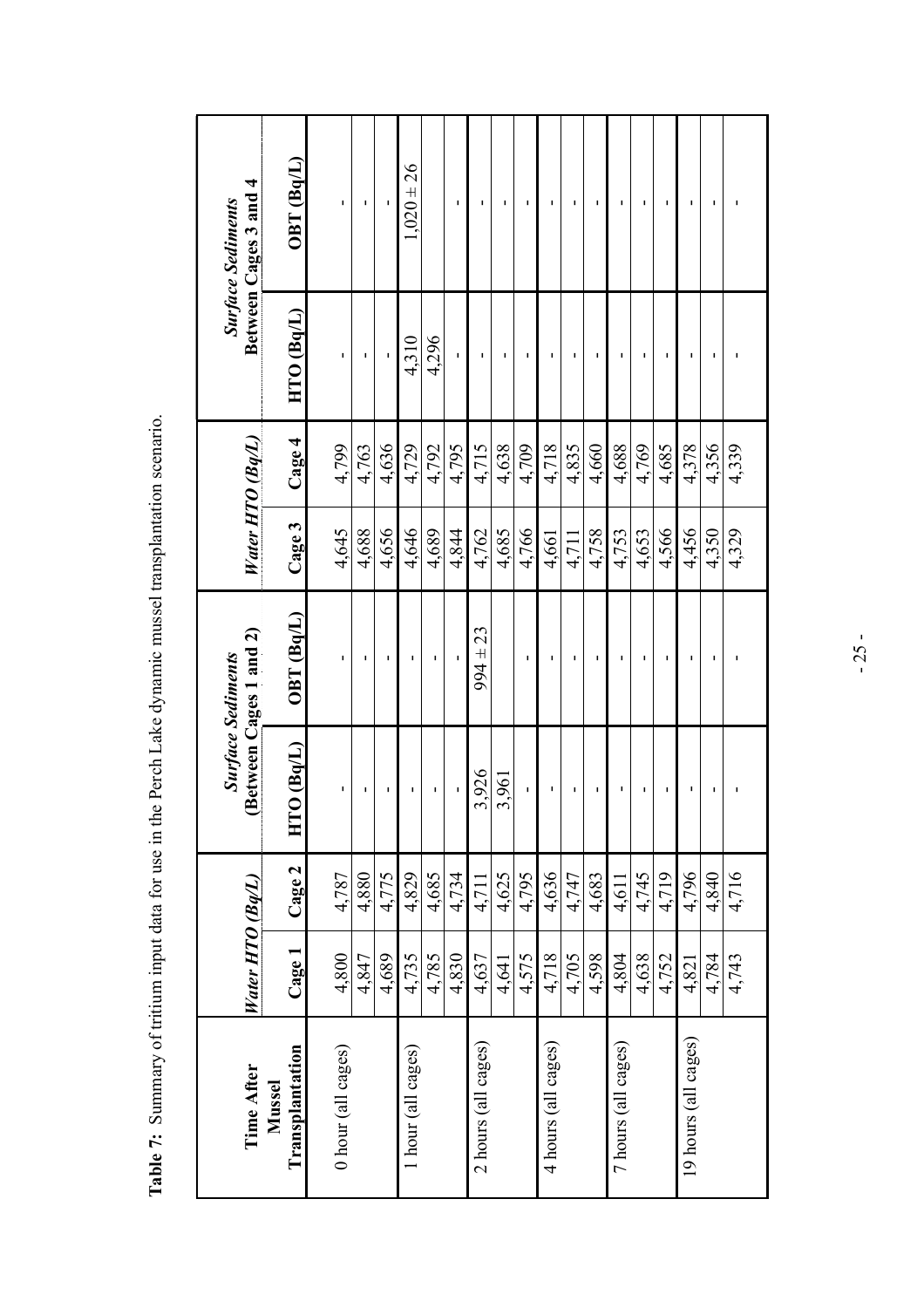| Time After                                     | Water HTO $(Bq/L)$ |        |                    | Between Cages 1 and 2)<br><b>Surface Sediments</b> |       | Water HTO (Bq/L) |                | Between Cages 3 and 4<br><b>Surface Sediments</b> |
|------------------------------------------------|--------------------|--------|--------------------|----------------------------------------------------|-------|------------------|----------------|---------------------------------------------------|
| Transplantation<br>Mussel                      | Cage 1             | Cage 2 | $O$ ( $BqL$ )<br>E | OBT(Bq/L)                                          | Cage3 | Cage 4           | $HTO$ $(Bq/L)$ | $OBT$ ( $Bq/L$ )                                  |
| 24 hours (all cages)                           | 4,683              | 4,734  | 4,015              | $700 \pm 7$                                        | 4,464 | 4,522            | 3,802          | $1,248 \pm 50$                                    |
|                                                | 4,832              | 4,677  | 4,025              |                                                    | 4.371 | 4.478            | 3,854          |                                                   |
|                                                | 4,683              | 4,774  | ĭ.                 | $\blacksquare$                                     | 4,386 | 4,427            | $\mathbf{I}$   | $\mathbf I$                                       |
| 48 hours (all cages)                           | 4,645              | 4,799  | Ţ                  |                                                    | 4,429 | 4,503            |                |                                                   |
|                                                | 4,688              | 4,763  |                    |                                                    | 4,371 | 4,329            |                | т.                                                |
|                                                | 4,656              | 4,636  | $\blacksquare$     | $\mathbf I$                                        | 4,574 | 4,648            | I.             | $\mathbf I$                                       |
| 96 hours (all cages)                           | 4,597              | 4.615  | $\mathbf I$        | $\blacksquare$                                     | 4,526 | 4,549            | п              | п                                                 |
|                                                | 4,650              | 4,609  | 1                  | ٠                                                  | 4,547 | 4,722            |                | п                                                 |
|                                                | 4,699              | 4,605  | $\blacksquare$     |                                                    | 4,617 | 4,534            |                | $\mathbf I$                                       |
| 8 days (all cages)                             | 4,678              | 4,634  | ٠                  | п                                                  | 4,431 | 4,270            |                | $\blacksquare$                                    |
|                                                | 4,749              | 4,697  | Ţ                  | $\mathbf{I}$                                       | 4,312 | 4,348            | J.             | $\blacksquare$                                    |
|                                                | 4,696              | 4,683  |                    |                                                    | 4,200 | 4,376            |                |                                                   |
| 14 days (all cages)                            | 4,410              | 4.472  | 3,993              | $571 \pm 9$                                        | 4.150 | 4.212            | 3.845          | $1,403 \pm 66$                                    |
|                                                | 4,417              | 4,533  | 3,919              | I.                                                 | 4,128 | 4,182            | 3,795          | r.                                                |
|                                                | 4,298              | 4,365  | I.                 |                                                    | 4,171 | 4,137            |                |                                                   |
|                                                | 4,438              | 4,347  | ı                  |                                                    | 4,470 | 4,415            |                | ٠                                                 |
| 18 days (Cages 1 & 2)<br>19 days (Cages 3 & 4) | 4,367              | 4,337  | 1                  | $\mathbf I$                                        | 4,385 | 4,417            | ı              | $\mathbf I$                                       |
|                                                | 4,276              | 4,347  | Ţ                  |                                                    | 4,374 | 4,443            |                |                                                   |
| 25 days (Cages $1 & 2$ )                       | 4,383              | 4,329  | ı                  |                                                    | 4,136 | 4,073            |                | 1                                                 |
| 27 days (Cages 3 & 4)                          | 4,412              | 4,420  | J.                 | J.                                                 | 3,985 | 4,088            |                | $\blacksquare$                                    |
|                                                | 4,299              | 4,359  |                    |                                                    | 4,132 | 4,143            |                |                                                   |
|                                                |                    |        |                    |                                                    |       |                  |                |                                                   |

- 26 -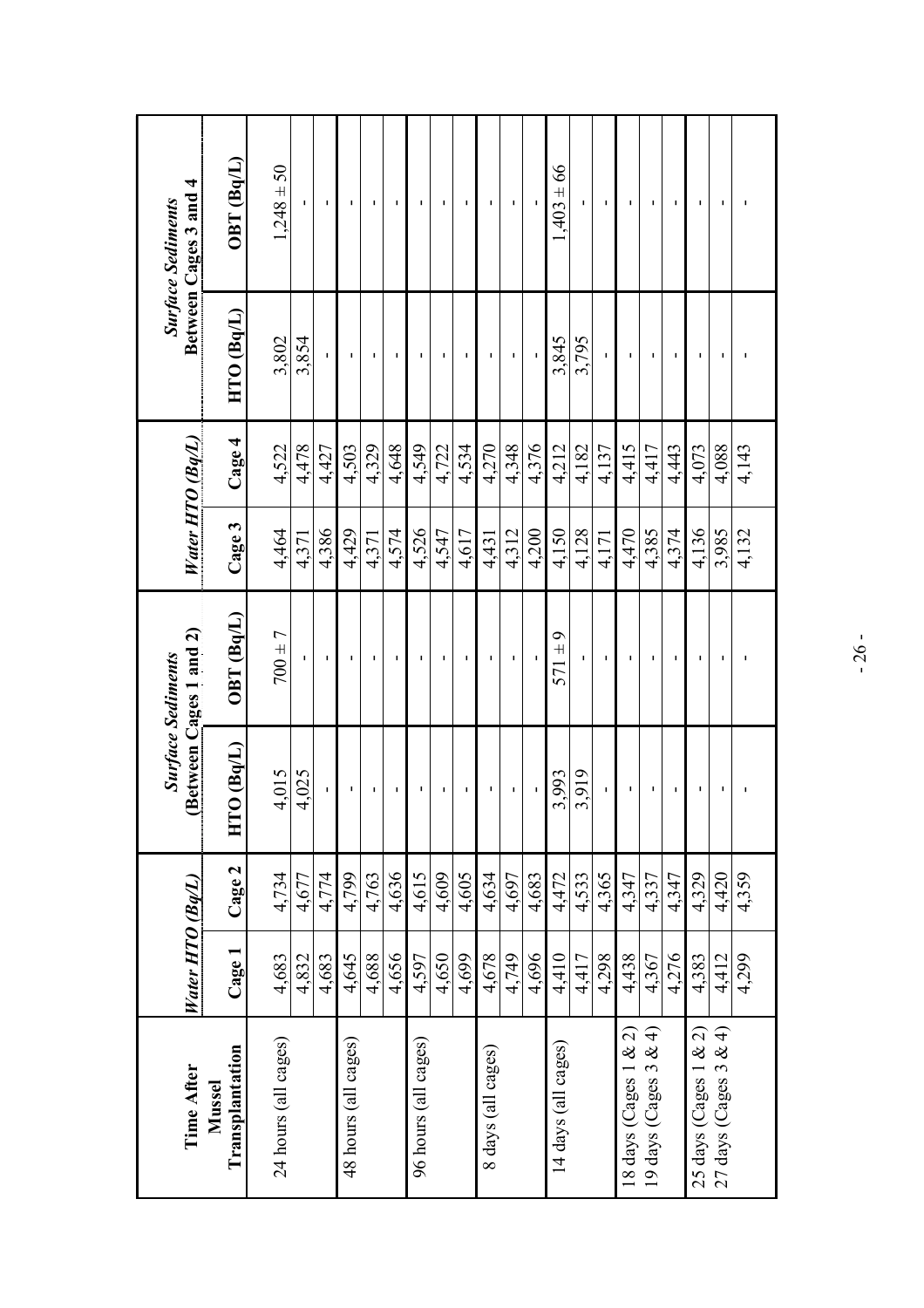| Time After                       | Water HTO (Bq/L) |        |                            | Between Cages 1 and 2)<br><b>Surface Sediments</b> | Water HTO (Bq/L) |        |           | Between Cages 3 and 4<br><b>Surface Sediments</b> |
|----------------------------------|------------------|--------|----------------------------|----------------------------------------------------|------------------|--------|-----------|---------------------------------------------------|
| Transplantation<br><b>Mussel</b> | $\rm{Cage}$ $1$  | Cage 2 | $\overline{O}$ (Bq/L)<br>E | OBT(Bq/L)                                          | Cage 3           | Cage 4 | HTO(Bq/L) | OBT(Bq/L)                                         |
| 36 days (Cages $1 & 2$ )         | 4,238            | 4,393  | ı                          |                                                    | 4,150            | 4,328  | 3,894     | $1,159 \pm 33$                                    |
| 35 days (Cages $3 & 4$ )         | 4,268            | 4,313  |                            |                                                    | 4,176            | 4,272  | 3,876     |                                                   |
|                                  | 4,387            | 4,191  |                            |                                                    | 4,180            | 4,281  |           |                                                   |
| 42 days (Cages 1 & 2)            | 4,102            | 4,173  | 3,802                      | $704 \pm 17$                                       | 4,069            | 4,088  |           |                                                   |
| 41 days (Cages $3 & 4$ )         | 4,182            | 4,137  | 3,857                      |                                                    | 4,094            | 4,066  |           |                                                   |
|                                  | 4,109            | 4,079  | ı                          |                                                    | 3,977            | 3,991  |           |                                                   |
| <sup>a</sup> 77 days             | 4,091            |        | ı                          |                                                    |                  | ı      |           |                                                   |
|                                  | 4,066            |        | ı                          |                                                    |                  |        |           |                                                   |
|                                  | 4,038            |        | ı                          |                                                    |                  |        | ı         |                                                   |
| 86 days (Cages 1 & 2)            | 3,930            | 4,088  |                            |                                                    | 4,046            | 3,955  | 3.274     | $1,829 \pm 28$ (Cage 3)                           |
| 84 days (Cages 3 & 4)            | 3,973            | 3,949  |                            |                                                    | 4,038            | 4,062  | 3,840     | $1,981 \pm 57$ (Cage 4)                           |
|                                  |                  |        |                            |                                                    |                  |        |           |                                                   |

<sup>a</sup> Triplicate water samples were collected in area where plankton samples were taken. Water data are likely representative of a well-mixed condition in the lake. a Triplicate water samples were collected in area where plankton samples were taken. Water data are likely representative of a well-mixed condition in the lake.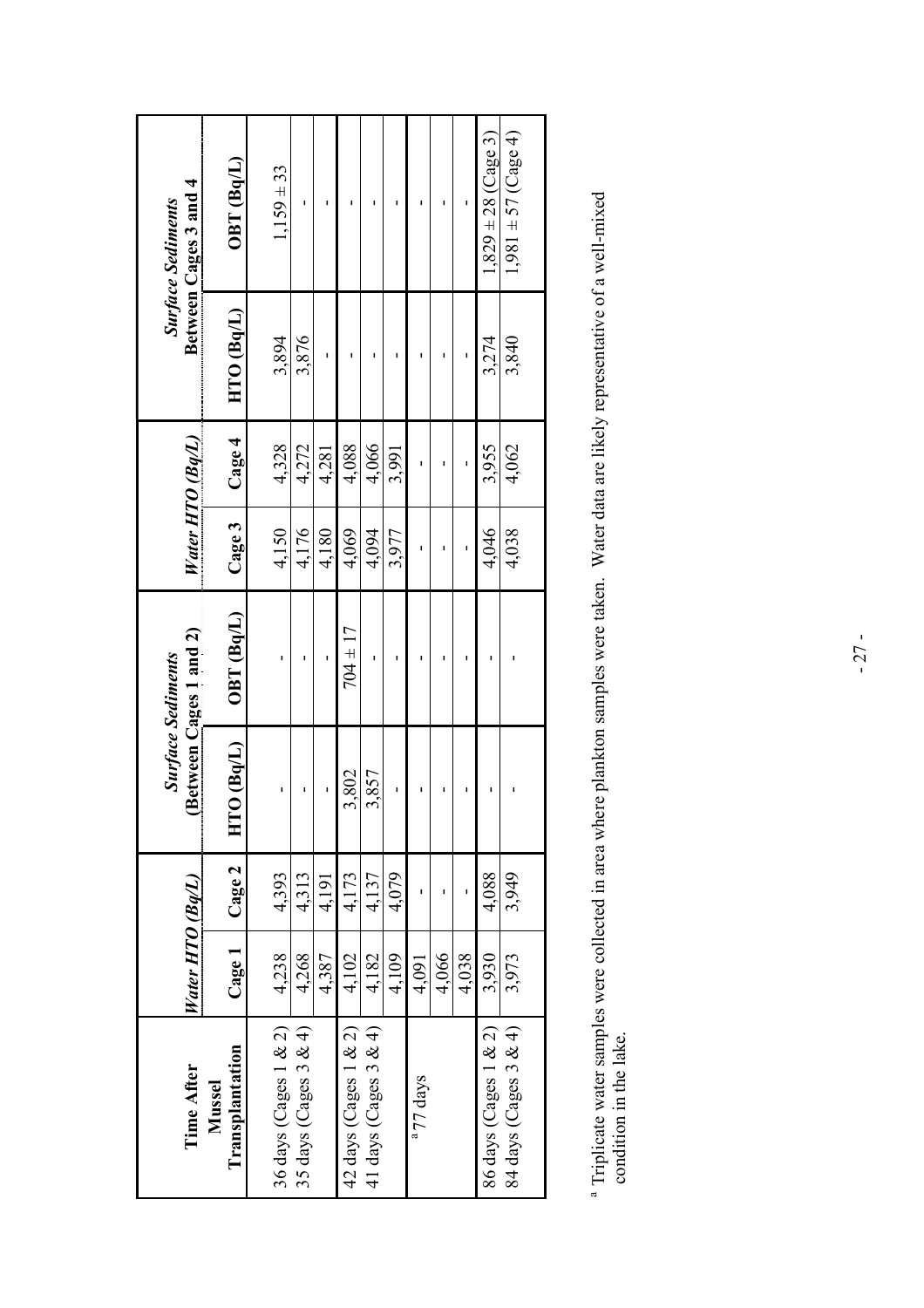**Table 8:** Summary of calculational endpoints for the dynamic Perch Lake mussel transplantation scenario for Cages 1 and 2.

|                                      |                             |                                                 | <b>Surface Water Only Tritium Exposure</b><br>(Cages 1 and 2) |                            |
|--------------------------------------|-----------------------------|-------------------------------------------------|---------------------------------------------------------------|----------------------------|
| <b>Time After</b><br>Transplantation | <b>Mussel HTO</b><br>(Bq/L) | <b>Concentration 95% Confidence</b><br>Interval | <b>Mussel OBT</b><br>Concentration<br>(Bq/L)                  | 95% Confidence<br>Interval |
|                                      |                             |                                                 |                                                               |                            |
| 1 hour                               |                             |                                                 |                                                               |                            |
| 2 hours                              |                             |                                                 |                                                               |                            |
| 4 hours                              |                             |                                                 |                                                               |                            |
| 7 hours                              |                             |                                                 |                                                               |                            |
| 19 hours                             |                             |                                                 |                                                               |                            |
| 24 hours                             |                             |                                                 |                                                               |                            |
| 48 hours                             |                             |                                                 |                                                               |                            |
| 96 hours                             |                             |                                                 |                                                               |                            |
| 8 days                               |                             |                                                 |                                                               |                            |
| 14 days                              |                             |                                                 |                                                               |                            |
| 18 days                              |                             |                                                 |                                                               |                            |
| 25 days                              |                             |                                                 |                                                               |                            |
| 36 days                              |                             |                                                 |                                                               |                            |
| 42 days                              |                             |                                                 |                                                               |                            |
| 86 days                              |                             |                                                 |                                                               |                            |